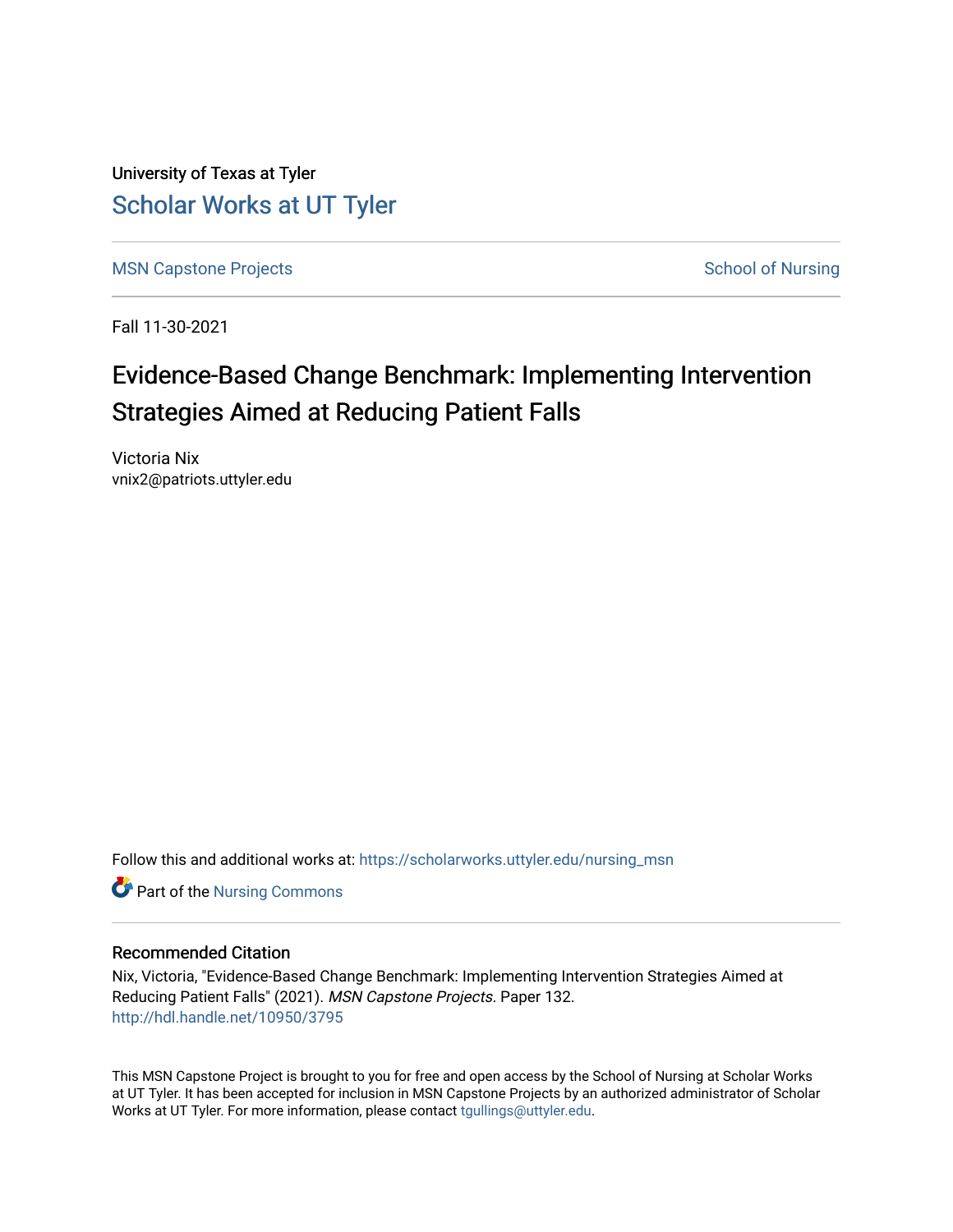## **Evidence-Based Change Benchmark:**

## **Implementing Intervention Strategies Aimed at Reducing Patient Falls**

Victoria A. Nix

School of Nursing, The University of Texas at Tyler

NURS 5382.061: CAPSTONE

Dr. Katherine Hensley

December 5<sup>th</sup>, 2021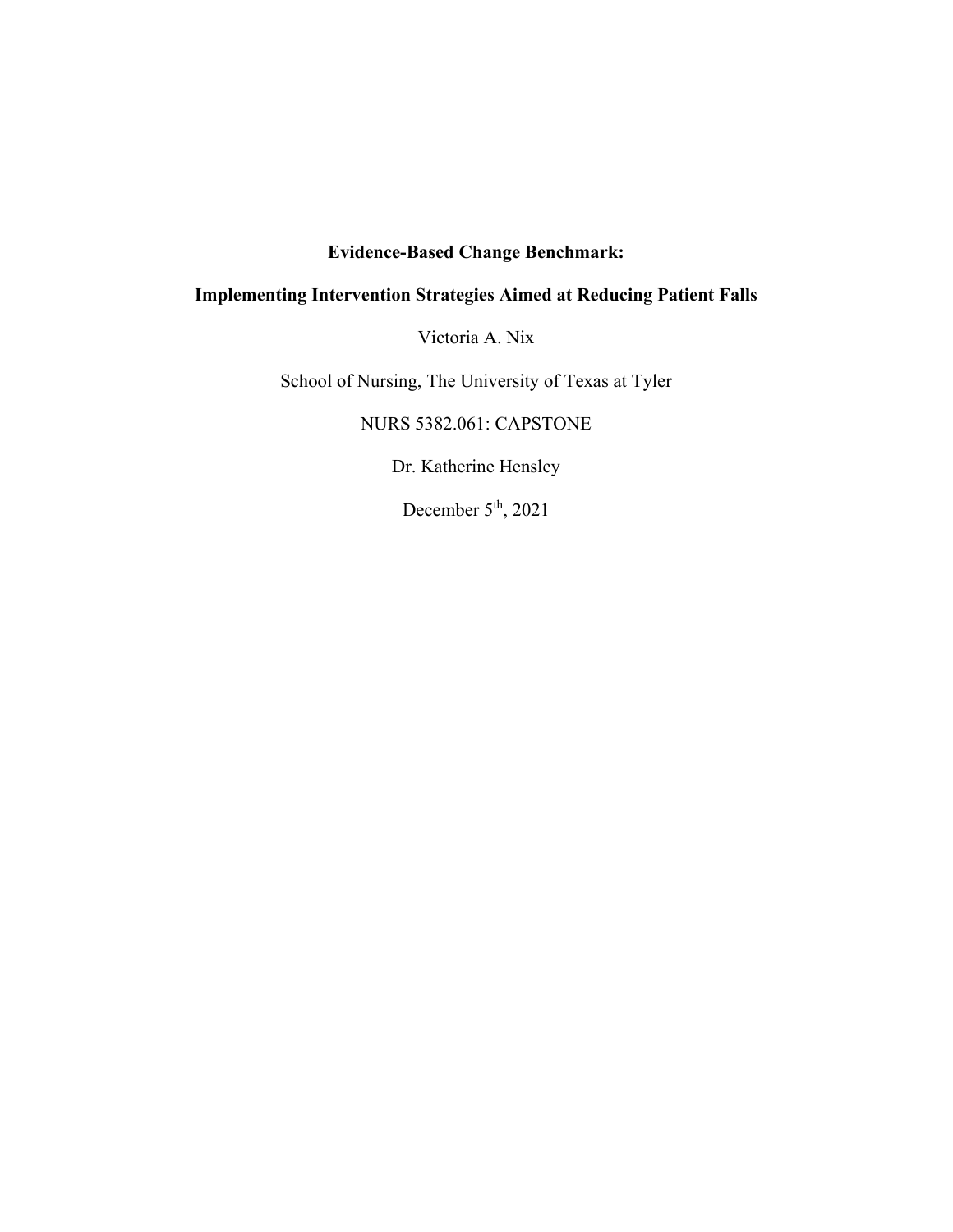## **Contents**

## Executive Summary

## Benchmark Study

- 1. Project Rationale
- 2. Literature Synthesis
- 3. Project Stakeholders
- 4. Project Implementation
- 5. Timetable/Flowchart
- 6. Data Collection Methods and Planned Evaluation
- 7. Costs/Benefit Discussion

Discussion/Results

Recommendations

References

Appendices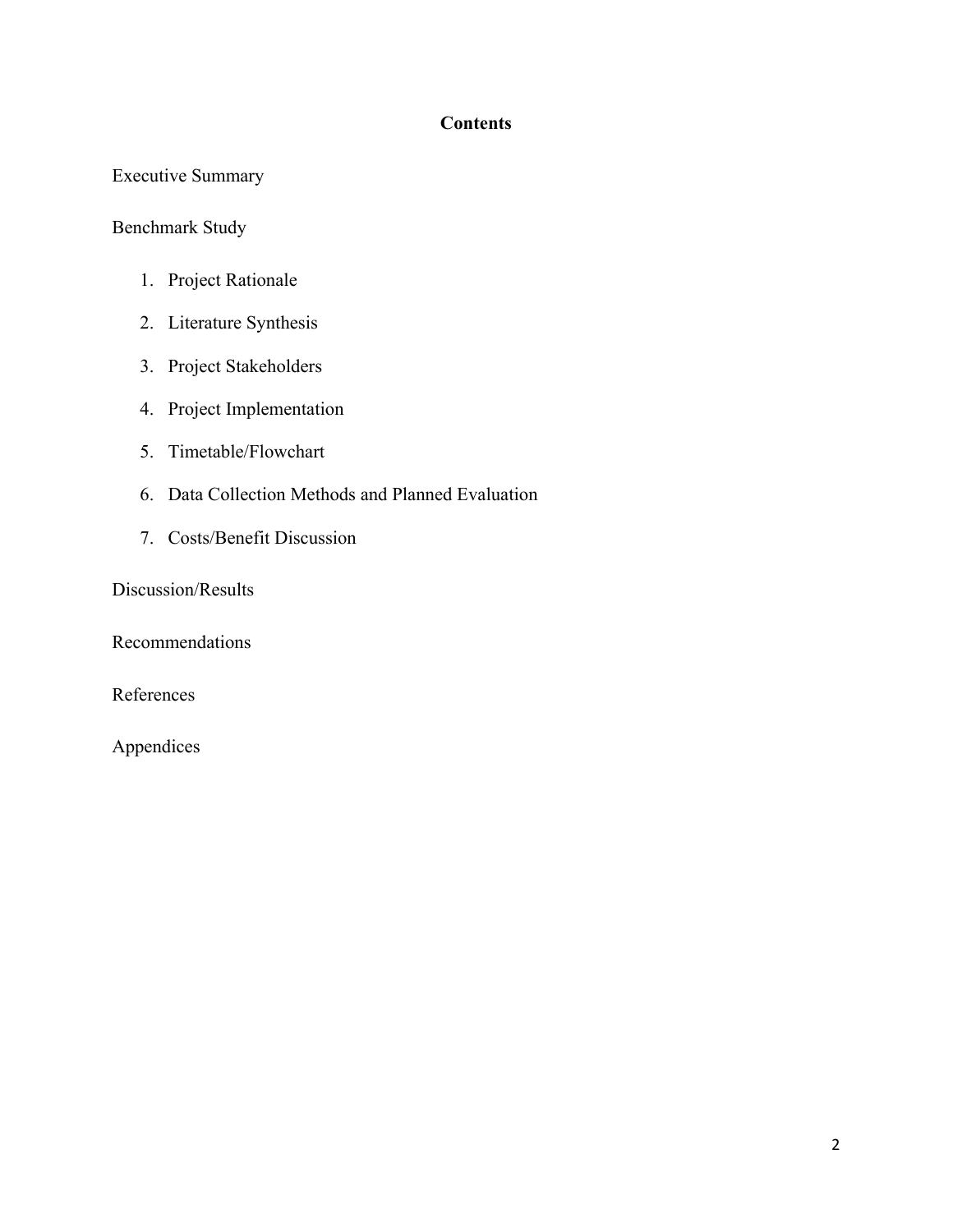#### **Executive Summary**

The Evidence-Based Project [EBP] is a framework for fall management and prevention processes aligning with practices that have proven to provide the most promising results for reducing falls in hospitalized patients. Milestones include formulating policies, assigning responsibilities, developing procedures for identifying high-risk patients, assessing fall risk factors, establishing fall prevention intervention guidelines, outlining procedures for recording incident details, and defining appropriate post-accident communication workflows. The EBP change will offer an opportunity for inter-professional involvement in the form of an Implementation and Oversight Team [IOT]. Staff members of various disciplines will form the IOT and work together toward the development and rollout of the EPB change initiative.

The EBP will first roll out to the intensive care unit [ICU], where fall rates are highest, for a 12-week test run. Compliance and outcomes will be closely monitored on a shift-by-shift basis for the first two weeks, and feedback from patients and staff will be solicited daily. Doing so will give the IOT an opportunity to take corrective actions as soon as possible and adjust EBP accordingly. Once the first two weeks have passed, evaluation of results and feedback solicitation will shift to a weekly occurrence. At the end of the 12-week period, outcomes will be compared to quarterly patient fall incidents for the past five (5) years to show a definitive link between an increased focus on fall prevention and a decline in falls and fall injuries.

Success of the evidence-based change relies on everyone's buy-in and active participation. This includes stakeholders such as the Nursing Director who ensures the implementation of the fall policy and collaborates with other disciplines to maintain a safe environment with properly maintained equipment, the CEO who champions safety and ensures resources are allocated for such, the patients who participate in fall prevention education with an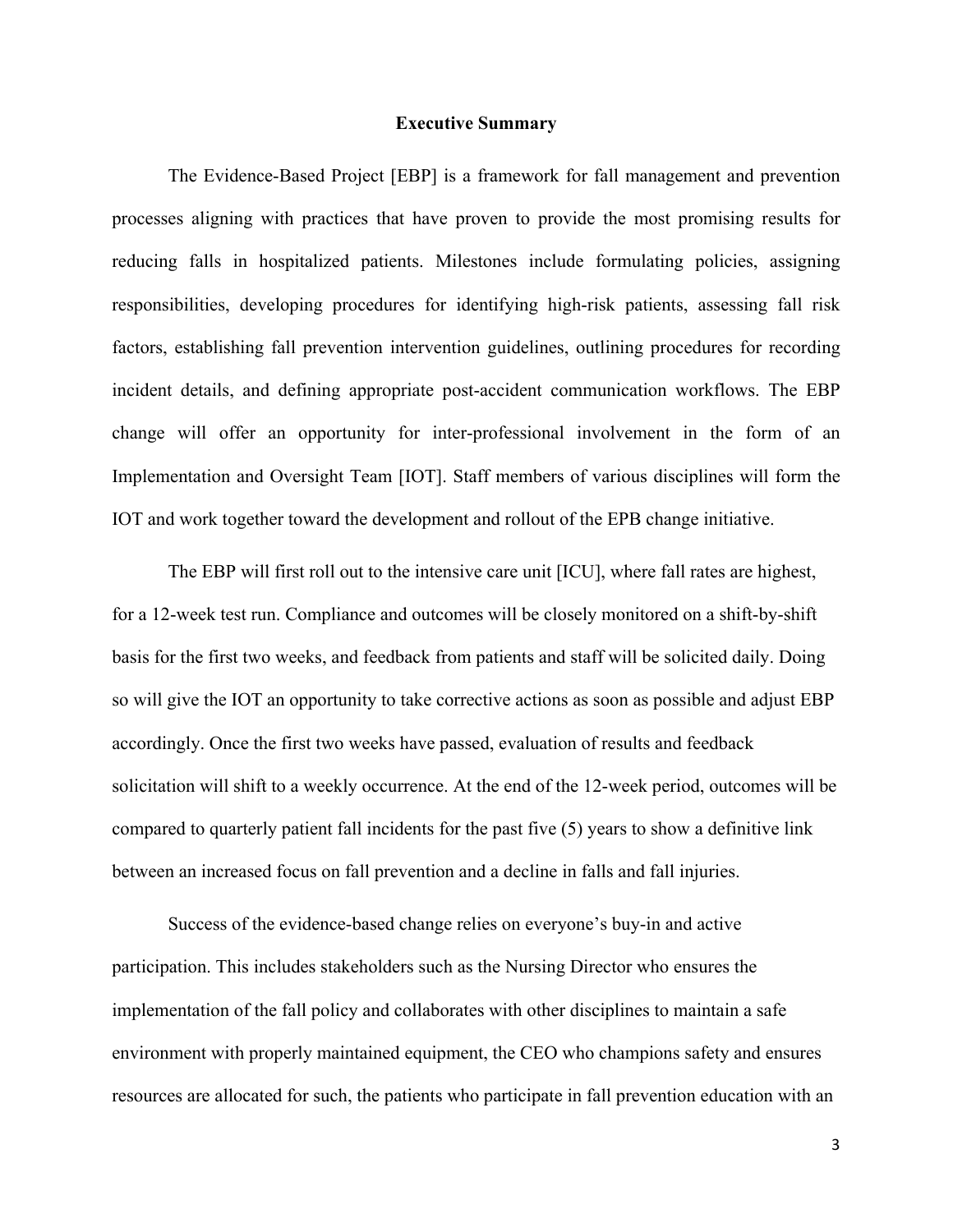expectation they adhere to fall prevention interventions, and Unit Nurses who implement and oversee individualized patient fall prevention care.

#### **1. Project Rationale**

The rationale for evidence-based change revolves around the fact that falls are common in hospital settings and can significantly increase the morbidity and mortality of patients, especially elderly patients (Burns et al., 2020; Cameron et al., 2018; Gustavsson et al. , 2018). It is estimated that 700,000 to 1 million hospitalized patients fall each year, and more than onethird of them cause injuries (Ranji, 2019). Such preventable incidents can and do place a significant financial burden on both the patient and health care system (Burns et al., 2016; Stevens et al., 2006). Research points to the fact falls and/or the severity of injuries from falls can be mitigated through fall prevention interventions; specifically risk assessment with bedside tools and education for both the patient and care providers. Fall prevention toolkits consisting of patient fall risk assessment and patient-specific bedside tools have shown to be instrumental in reducing patient falls.

According to the Texas Health and Human Services Commission (2021), "effectiveness of fall risk management interventions should be evaluated periodically, and the care plan revised as necessary to reflect changes in the fall risk assessment." Organizations that fail to consider and implement evidence-based changes when necessary to improve the effectiveness of fall risk management interventions will face the risk of regulatory fines, tainted public relations, litigation, and license revocation. Achieving a fall rate of zero is the goal of any fall mitigation and prevention program; however, evidence-based change resulting in decreased injurious and non-injurious falls is viewed as progress and further demonstrates the organization's commitment to patient safety.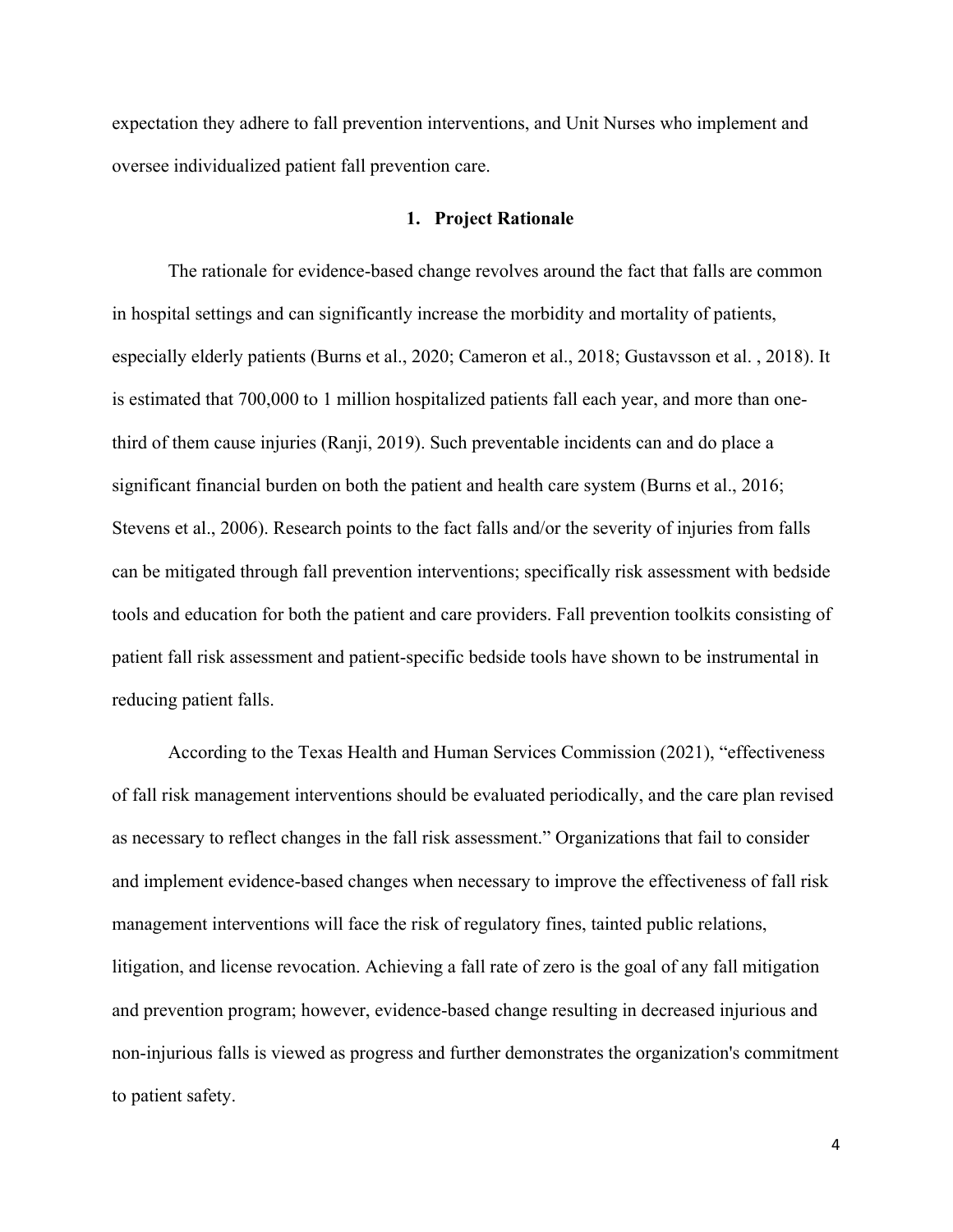#### **2. Literature Synthesis**

In the past 10 years, a number of studies have been carried out on the fall prevention and management of hospitalized patients, and the research results have been published. Studies have focused on strategic elements such as patient risk assessments, prevention tools, and education initiatives to understand and mitigate falls in patients. An extensive search was conducted for primary sources related to the topic at hand and the content of these primary sources was thoroughly reviewed and assessed. This effort netted twelve (12) peer-reviewed publications that support a case for EBP change with regard to fall prevention strategies. See Appendix A for an evaluation table of the twelve (12) selected primary sources.

These articles all point out that the severity of falls and/or fall injuries can be reduced by fall prevention interventions; in particular, the use of bedside tools for risk assessment and education of patients, their family, and hospital staff. Employing well developed assessment tools such as the Morse Fall Scale and the Fall TIPS toolkit, have shown to correctly identify [ $>88\%$ ] at risk patients with a statistically significant [15%] reduction in overall inpatient falls and a [34%] reduction in injurious falls (Dykes et al., 2020; Callis, 2016). With regard to intervention through education initiatives, research shows coupling of education was statistically superior in fall reduction vis-a-vis usual care and a cluster-randomized controlled trial found fewer falls, injurious falls, and fallers in the intervention period compared with the control group (Hill et al., 2015; Hill et al., 2016; Tricco et al., 2019). While education provides patients, family members, and hospital staff with information about fall risks and how best to prevent such, data has shown it has the ability to curb patient fears while boosting confidence and increasing one's self-efficacy (Heng et al., 2020; Hill et al., 2016).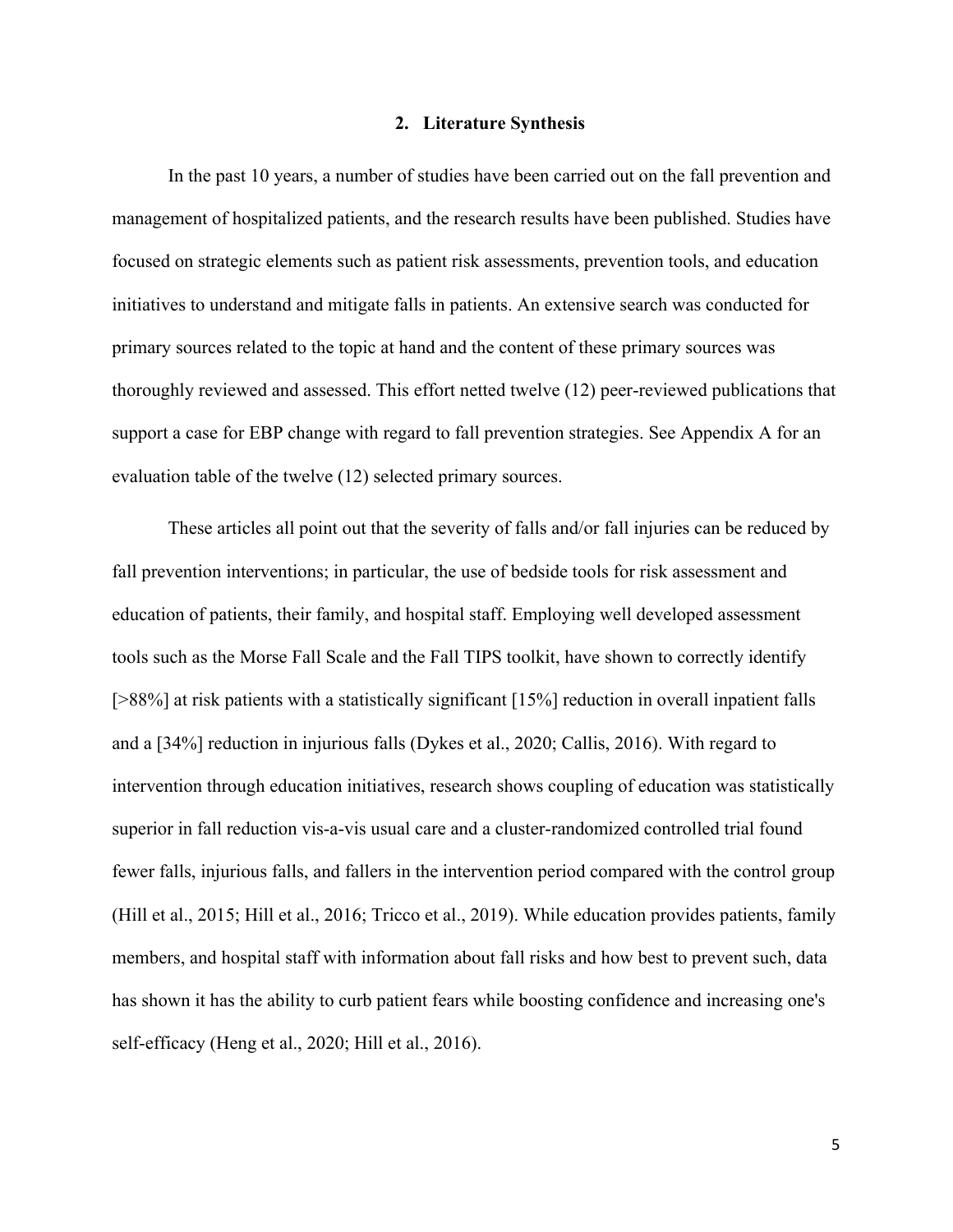Although the twelve selected articles differ in their approach to fall risk intervention, their goal is effectively the same – to prove or disprove fall risk intervention effectiveness. The approach of the proposed evidence-based change project will consist of creating a fall risk prevention program that incorporates what has shown to be two of the most effective intervention methods – education and assessment with specific bedside tools.

#### **3. Project Stakeholders**

 The stakeholders for this project are those potentially affected by or can influence the implementation of the EBP initiative. The immediate stakeholders consist of at-risk patients, their family members, and hospital staff who interact with the at-risk patient. The project itself will be managed by the Implementation and Oversight Team [IOT] which will be comprised of, at minimum. a unit nurse manager, unit charge nurse, safety/risk manager, unit staff nurse, and the training/development manager. The Director of ICU is a significant stakeholder as well due the fact this unit has the highest rate of falls and is the chosen unit to test the pilot program. In a broader sense, all hospital current and future patients and hospital personnel are stakeholders. The rationale behind this statement is that patient falls come at a [financial] cost which can have negative indirect impacts. Such impacts could include an increase in service costs and insurance premiums for both the patient and hospital or cost-cutting measures such as workforce reduction, hiring freezes, or minimal cost-of-living increases for hospital employees.

#### **4. Project Implementation**

The project's implementation will begin on the third week of the 12-week timeline. It will be proceeded by mandatory training for effected nursing staff. Training is expected to take two days and will include a thorough explanation of the need for change, exactly what those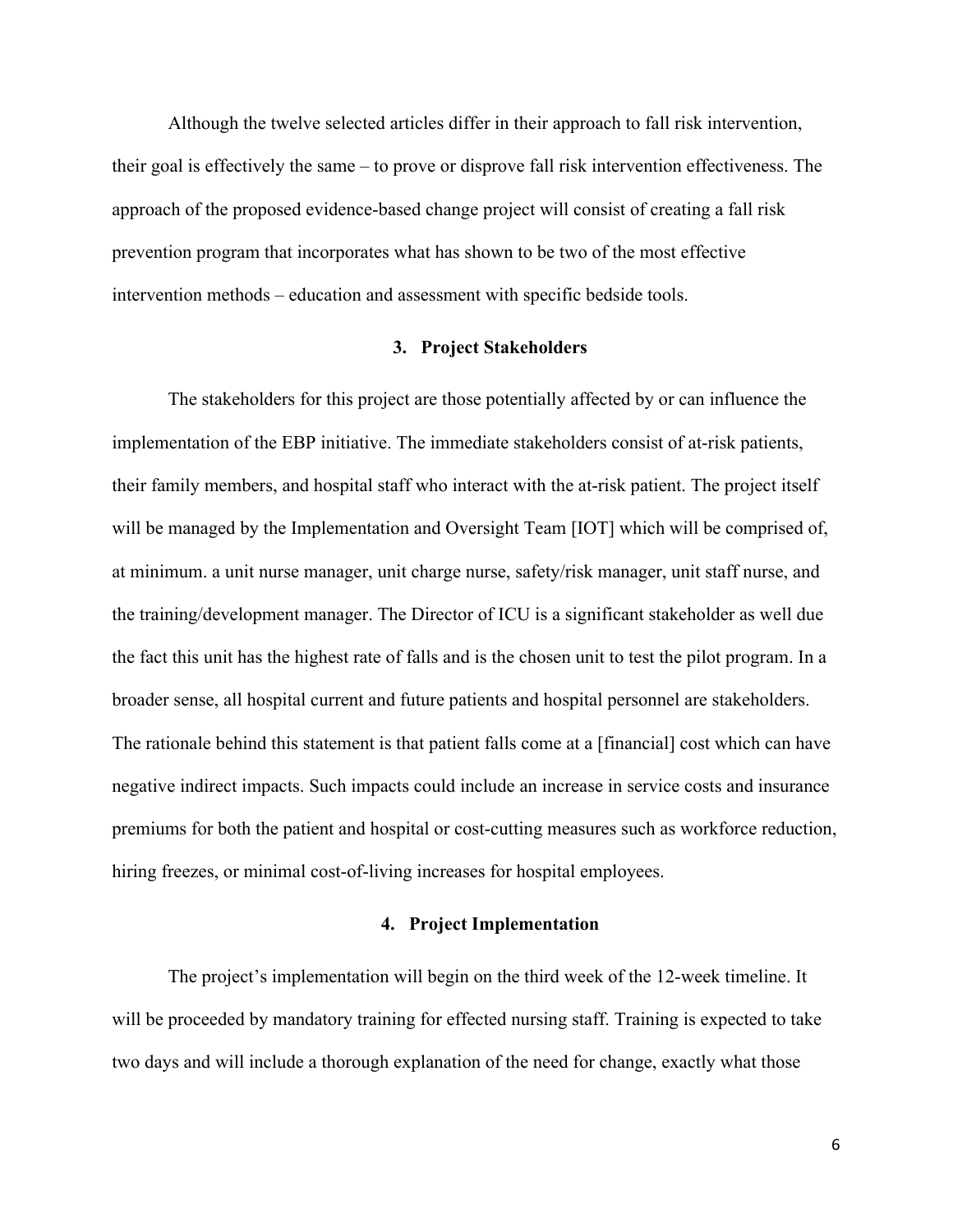changes are, what the changes mean for the employee in terms of job duties, how to perform those duties, and what upper management's expectations are.

Once nursing personnel has gained an understanding of why increased focus is placed on fall prevention and an overview of what those changes are, training will begin. Training personnel will provide nursing staff with a presentation on packets built to educate the patient and their family on fall risk and prevention. Educating nursing staff on what they will be using to educate a patient and their family with will increase the likelihood nursing staff adequately cover the material and reinforce the message in their day-to-day interaction with the patient and family.

The education-packet presentation/training will be followed by a thorough review of the revised Fall Risk Assessment and Intervention Protocol. [FRAIP] This protocol consists of nineteen (19) steps nurses must take with each patient at the beginning of their shift or anytime a change in a patient's status or level of care occurs. This protocol is the cornerstone of the Fall Prevention and Management Program. Compliance is mandatory and is tracked through the EPIC System. Each nurse will be supplied a laminated FRAIP flowchart for reference to aid them in the process. See Appendix B - Fall Risk Assessment and Intervention Protocol [FRAIP] Flowchart, for details of each step.

Once FRAIP training concludes, nursing personnel will be introduced to and thoroughly trained on the Post-Fall Assessment Protocol [P-FAP]. This protocol consists of twelve (12) steps nursing personnel must take in the event they discover a fallen patient or personally see a patient fall. While staff rarely witness falls occur, prompt action upon discovery of a fallen patient is vital in order to lessen the risk of injury. The P-FAP is designed to guide personnel through steps that ensure the fallen patient is receiving the proper treatment/observations and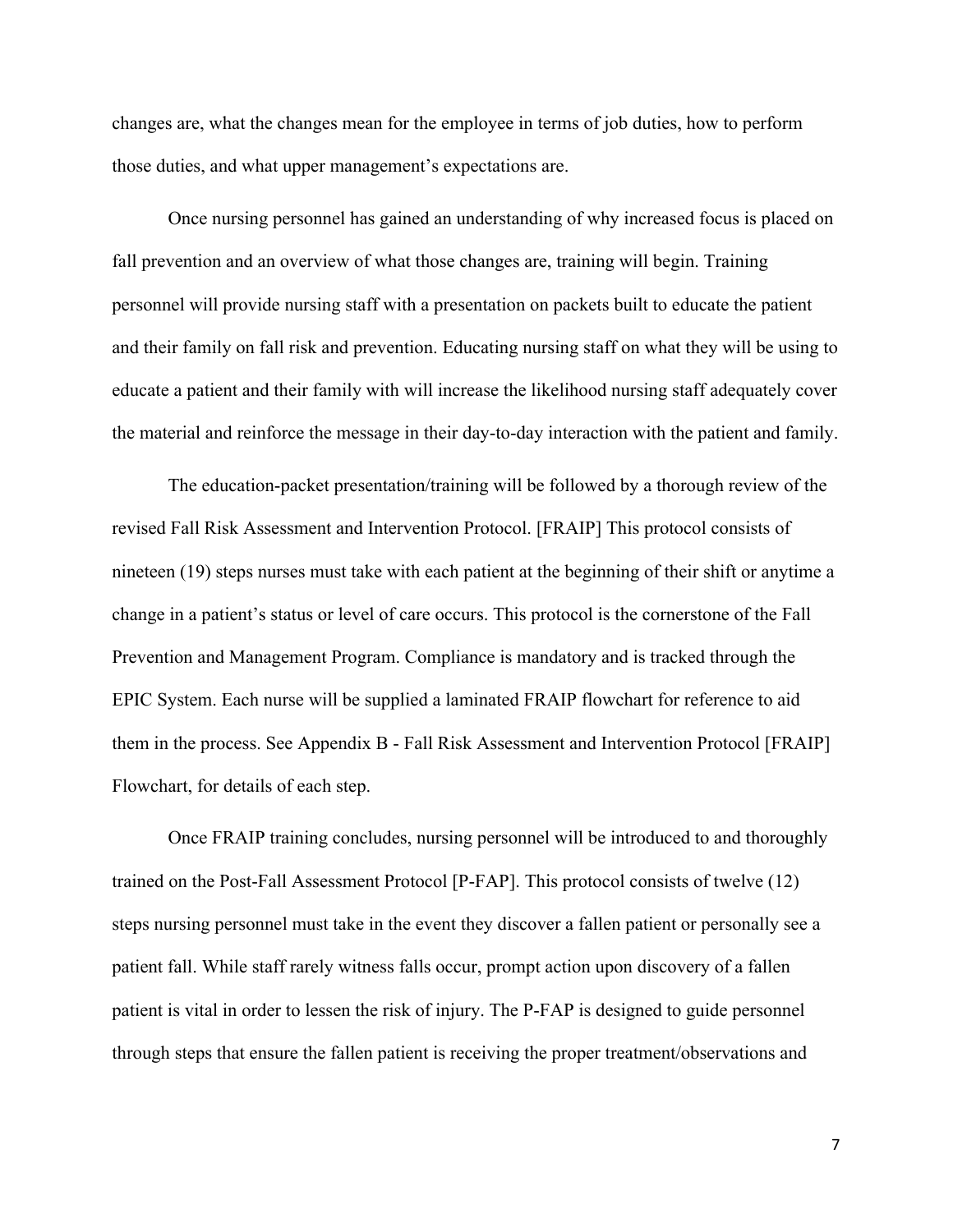captures necessary information that will aid in an incident investigation. See Appendix C - Post-Fall Assessment Protocol [P-FAP] Flowchart, for details of each step.

The implementation of and adherence to these newly developed protocols will run for ten (10) weeks. Compliance and outcomes will be closely monitored on a shift-by-shift basis for the first two weeks, and feedback from patients and staff will be solicited daily. Once the first two weeks have passed, evaluation of results and feedback solicitation will shift to a weekly occurrence. At the end of the 10-week implementation period, outcomes will be compared to quarterly patient fall incidents for the past five (5) years. A decision will be made to either:

- a) Extend the timeframe for implementation and evaluation within the Intensive Care Unit in an effort to gather more data.
- b) Integrate and maintain change in practice throughout all business units.
- c) Forego the evidence-based change and return to how things were previously done.

These decisions are to be made based on such things as observed outcomes, compliance rate, and cost.

#### **5. Project Timeline / Flowchart**

The timeline for EBP implementation stands at 12 weeks – see Table 1. The evidence based change will occur across six steps (see Figure 1) that will guide the IOT through defining outcome targets, establishing measurement methods, identifying practices supported by evidence, educating and training, and measuring the impact associated with implementation of the EBP change (Melnyk & Fineout-Overholt, 2019).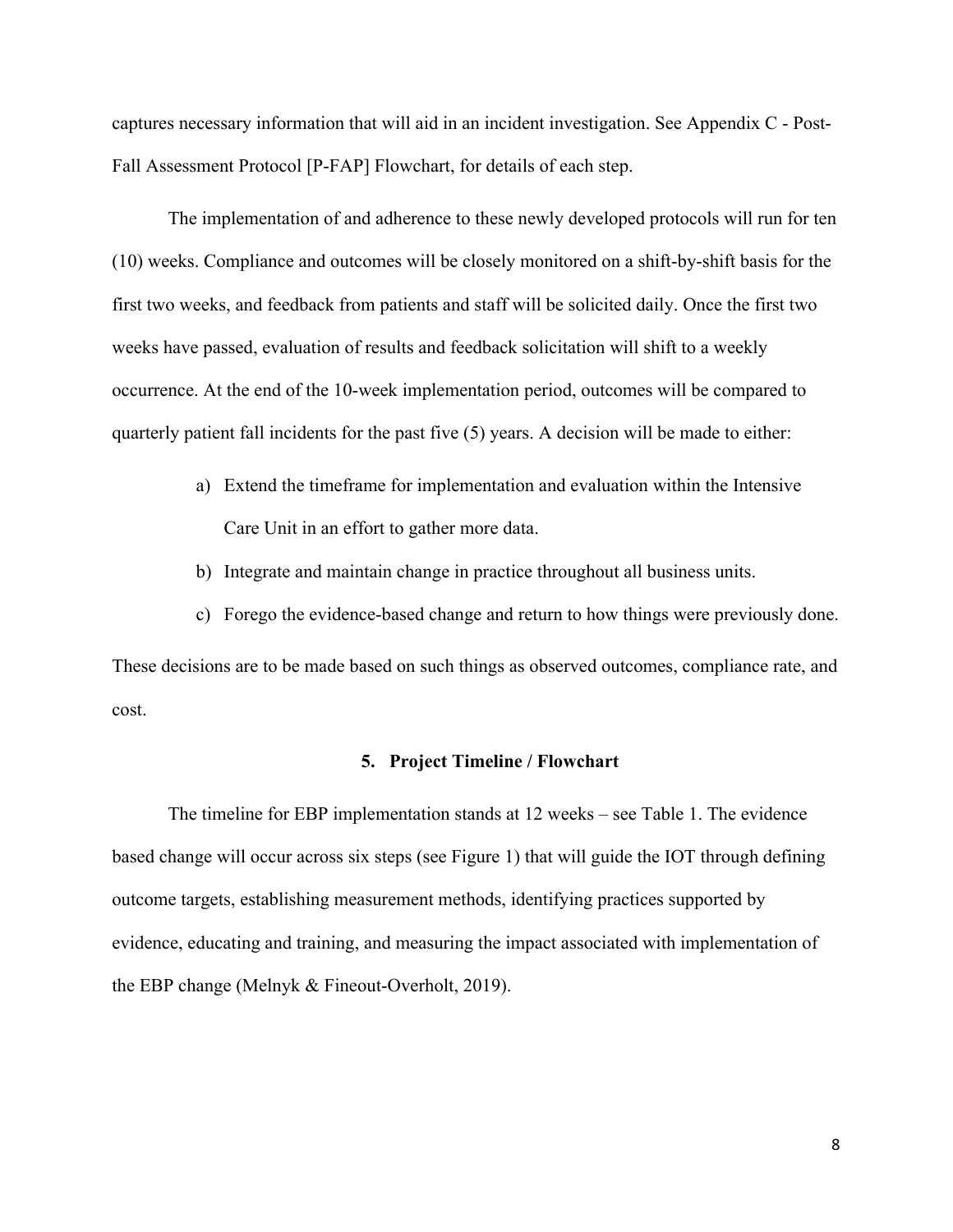| <b>STEP</b>    | Week           |                |                |   |   |                |   |   |    |    |    |
|----------------|----------------|----------------|----------------|---|---|----------------|---|---|----|----|----|
|                | $\overline{2}$ | $\overline{3}$ | $\overline{4}$ | 5 | 6 | $\overline{7}$ | 8 | 9 | 10 | 11 | 12 |
|                |                |                |                |   |   |                |   |   |    |    |    |
| 2              |                |                |                |   |   |                |   |   |    |    |    |
| 3              |                |                |                |   |   |                |   |   |    |    |    |
| $\overline{4}$ |                |                |                |   |   |                |   |   |    |    |    |
| 5              |                |                |                |   |   |                |   |   |    |    |    |
| 6              |                |                |                |   |   |                |   |   |    |    |    |

Table 1: Timeline for EBP implementation and outcome assessment



Figure 1: A model of evidence-based practice change. (Larrabee, J. H. (2009). Nurse to nurse: Practice. McGraw-Hill Education.)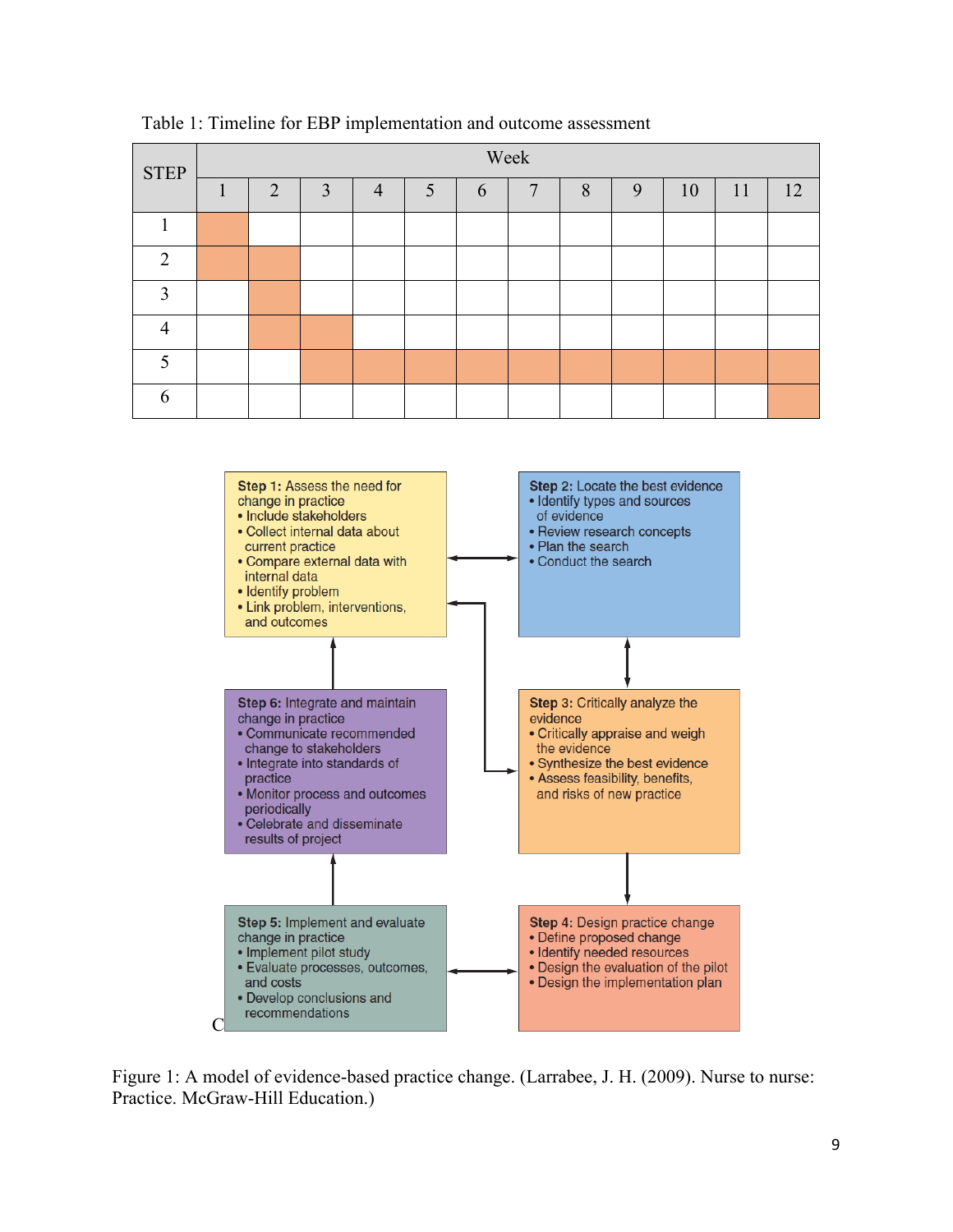#### **6. Data Collection Methods and Planned Evaluation**

The fall prevention project falls within the Descriptive statistic category rather than Inferential. The relevant data that differentiates descriptive vs inferential within this project is that of specific population, measure of outcomes using chart/graph, and using outcomes to make an evidence-based decision. Once all steps have been completed and evaluated the descriptive statistics will allow the hospital to make an informed decision on continuation of the protocol.

As a direct result of resource constraints brought about from the ongoing global pandemic, the evidence based change project was not implemented. With that said, had the project been implemented, ordinal and nominal level data would be used in evaluating the evidence-based change with consideration given to increased emphasis on patient-centered quality care. Process measures in terms of percentages would be taken weekly to evaluate evidence-based change. Measurements would include observation chart reviews, the completion of intentional patientrounding, and assigned/administered interventions for those at risk for falls and fall related injuries. In addition, the following data would be used to determine the effectiveness of the evidence-based change:

- Data on patient falls (fall rate + injury rate) Qualitative Survey/Interview Patient
- 
- Type/Frequency of Fall Prevention Tools rype/riequency of rain rievention roots • Training records employed
- 
- 
- Nurse-to-Patient staffing levels **Conserversity Qualitative Survey/Interview Staff** 
	-
- P-FAP Compliance Data/Rate <br>
FRAIP Compliance Data/Rate

Once the data is collected, the patient fall rate within the unit for the given month would be compared to the previous 24 months. One would then assess other elements such as patient and staff training, patient, and environmental rounding, fall prevention tools employed at time of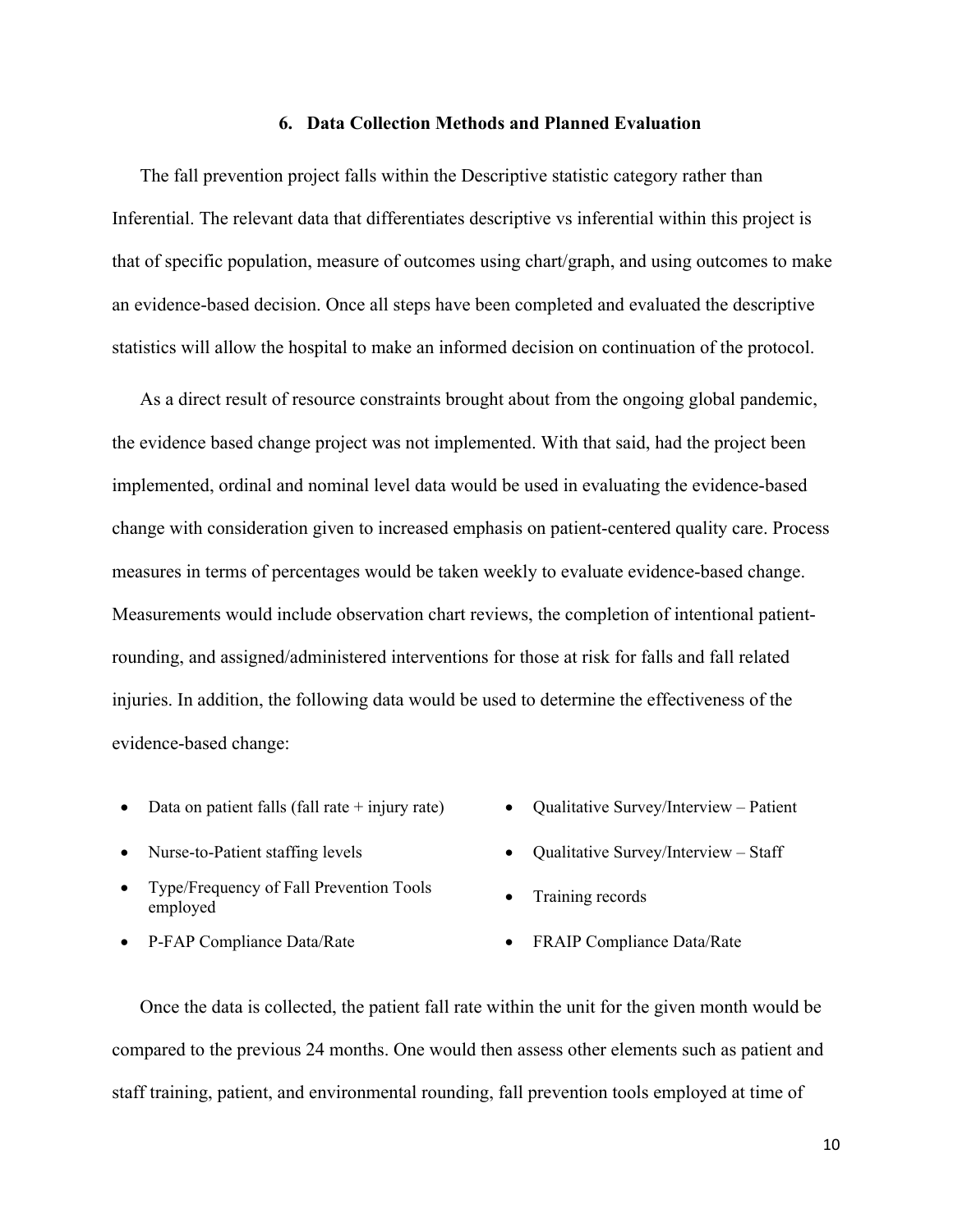incident, and nurse-to-patent staff levels. See Appendix D for an explanation as to how staff-topatient levels are evaluated.

#### **7. Costs/Benefit Discussion**

Various resources are required to carry out the evidence-based change and overcome any potential barriers. These include, but are not limited to, satisfaction/feedback survey literature, patient/family education packages, staff education and training, expanded use of fall prevention tools (gait belts, patient alarms, fall mats, etc.), and EPIC System user interface modifications. The use of consultants, technical writers, and media production outlets are required. The budgetary estimate associated with fully implementing the evidence-based change is \$185K for the first year. This is an appropriation for expenditure [AFE] quality estimate which means it has a 90% confidence level of being within  $+/- 8\%$  (\$14,800).

The cost of implementation is safely assumed to decrease during the subsequent years as implementation maintenance cost will primarily be comprise of longer on-board training and education and survey literature, fall prevention tool maintenance and replacement. Given that costs incurred by the hospital due to an injurious or fatal fall can far exceed \$185K for a single event, the benefit of establishing a more rigorous Fall Prevention Program outweighs the upfront costs and those related to maintaining the program.

#### **Discussion/Results**

As previously stated, full development and implementation of the evidence-based change project did not come to fruition due to a number of factors driven by the global COVID-19 pandemic. Although the change project could not be implemented in the 2021 calendar year, there are several steps that can be taken to promote a positive impact on the subject of patient falls. For example, staff can bring awareness to the Patient Safety Committee concerning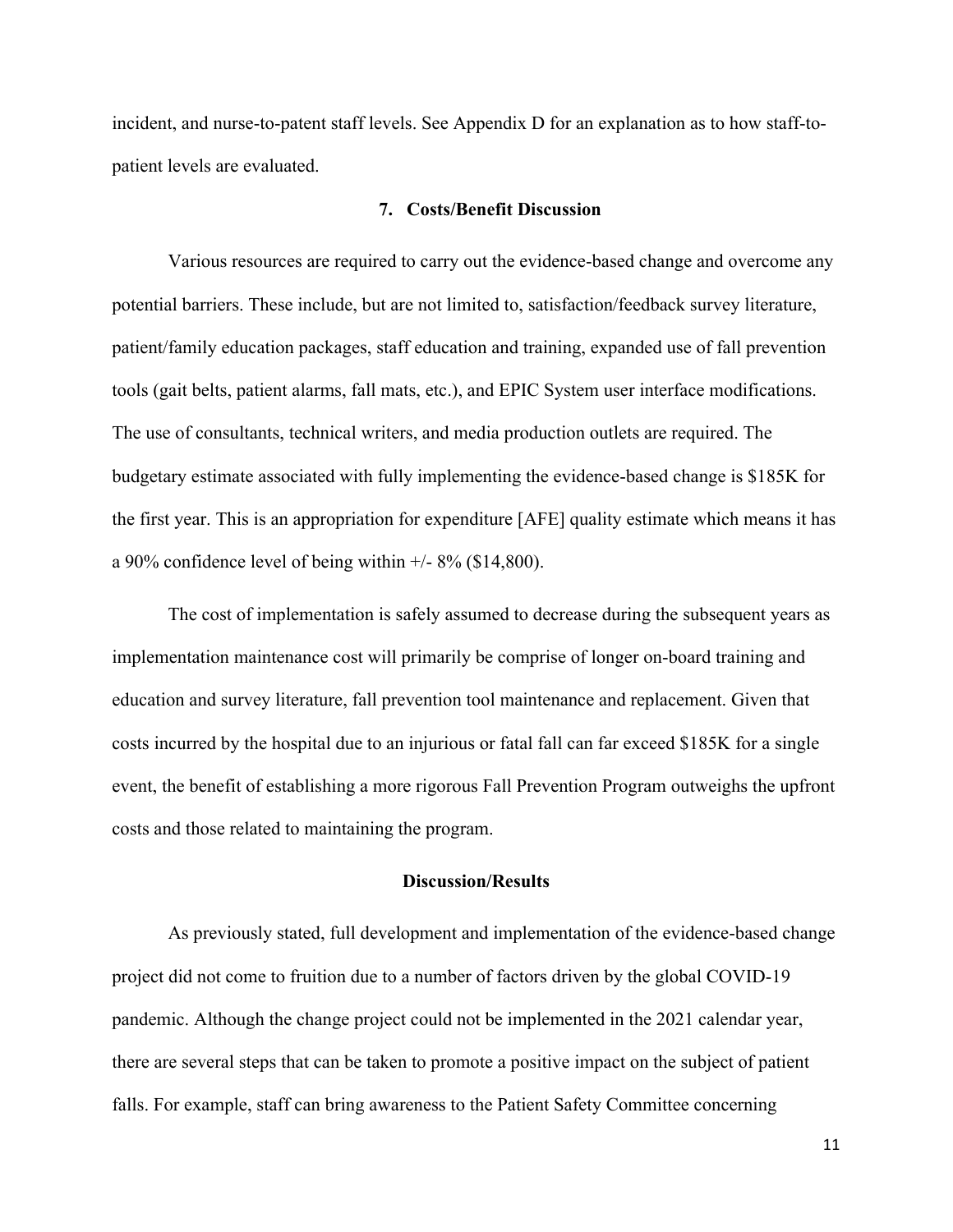standards for adequate patient care and effects of certain medical interventions, or lack thereof, that can negatively impact a patient's well-being and increase fall risk. In addition, increased vigilance in collecting proper medical history prior to staff admitting a patient to the unit will improve the relevance and accuracy of various employed fall risk assessment tools.

#### **Recommendations**

As medical professionals, there exists a duty to ensure patient safety and increase their chance for recovery. One would be derelict in their duty if they did not educate their patients and self on the dangers associated with falling and what steps one can take to mitigate falls from occurring. For this reason, I would recommend implementing the change project as soon as possible. At this juncture, the next step is to be an walking-talking advocate for fall prevention and management change to ensure a best-in-class program is in place and people leaders are enforcing compliance of procedures/policies. Leading by example by talking about fall risks during safety meetings/huddles as well as promoting proactive mitigation behavior will also be a top priority.

As a [future] Family Nurse Practitioner, I will undoubtedly examine and treat a wide range of patients; of which, many will be subject to moderate-to-high risk of falls due to being elderly or medicated. I will work hard to educate patients and their families about fall risk and prevention while encouraging my colleagues to do the same. Of course, as technology and medicine advances, so must one's understanding of the impact it may have on fall risk and prevention strategies. As such, I will work to stay informed of the latest research while encouraging my colleagues to do so as well.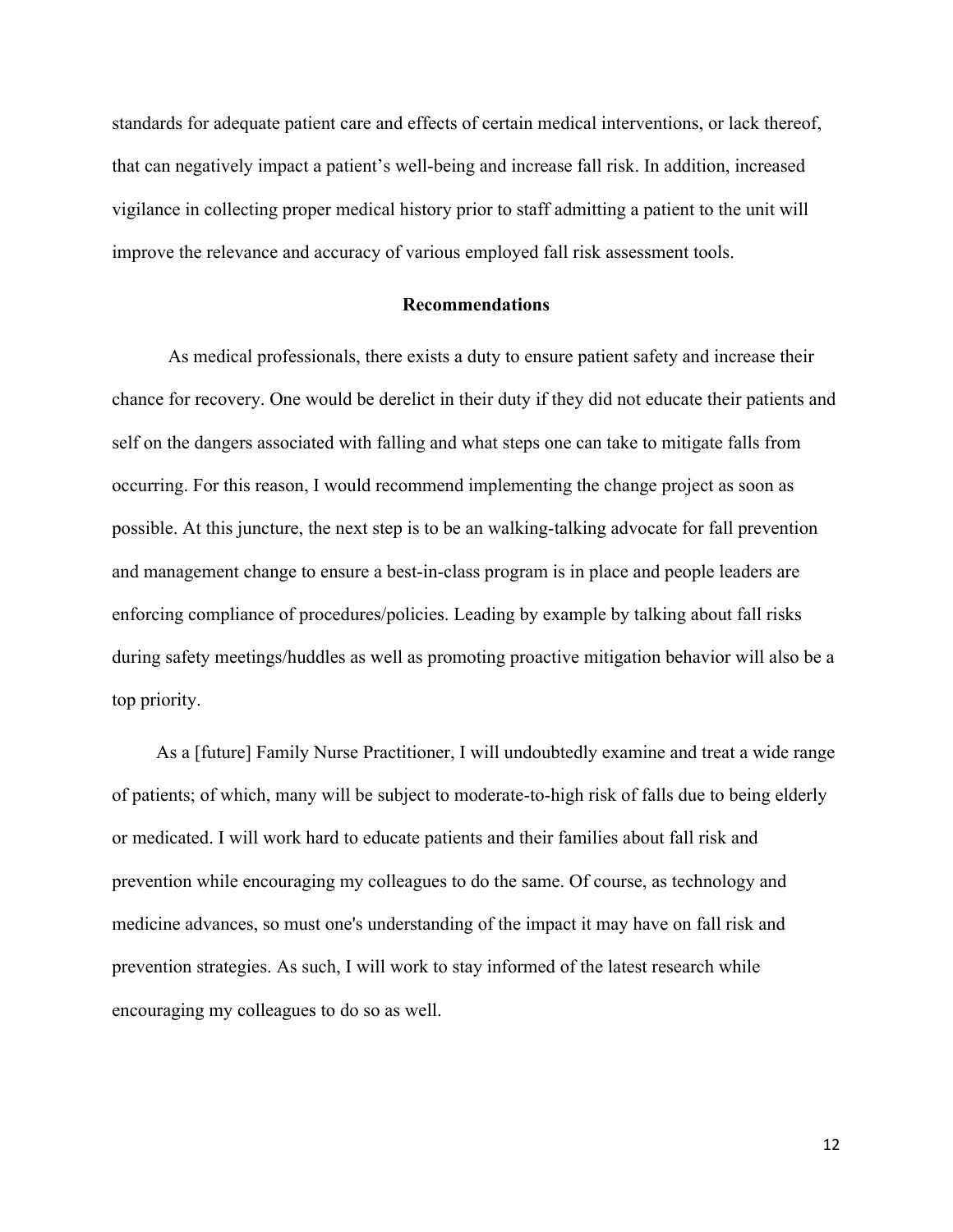#### **References**

- Burns, E. R., Stevens, J. A., & Lee, R. (2016). The direct costs of fatal and non-fatal falls among older adults — United States. *Journal of Safety Research*, *58*, 99–103. https://doi.org/10.1016/j.jsr.2016.05.001
- Burns, Z., Khasnabish, S., Hurley, A. C., Lindros, M. E., Carroll, D. L., Kurian, S., Alfieri, L., Ryan, V., Adelman, J., Bogaisky, M., Adkison, L., Ping Yu, S., Scanlan, M., Herlihy, L., Jackson, E., Lipsitz, S. R., Christiansen, T., Bates, D. W., & Dykes, P. C. (2020). Classification of Injurious Fall Severity in Hospitalized Adults. *The Journals of Gerontology*, *75*(10), 138–144. https://doi.org/10.1093/gerona/glaa004
- Callis, N. (2016). Falls prevention: Identification of predictive fall risk factors. *Applied Nursing Research*, *29*, 53–58. https://doi.org/10.1016/j.apnr.2015.05.007
- Cameron, I. D., Dyer, S. M., Panagoda, C. E., Murray, G. R., Hill, K. D., Cumming, R. G., & Kerse, N. (2018). Interventions for preventing falls in older people in care facilities and Hospitals. *Cochrane Database of Systematic Reviews*.

https://doi.org/10.1002/14651858.cd005465.pub4

- Dykes, P. C., Burns, Z., Adelman, J., Benneyan, J., Bogaisky, M., Carter, E., Ergai, A., Lindros, M. E., Lipsitz, S. R., Scanlan, M., Shaykevich, S., & Bates, D. W. (2020). Evaluation of a Patient-Centered Fall-Prevention Tool Kit to Reduce Falls and Injuries. *JAMA Network Open*, *3*(11), 1–15. https://doi.org/10.1001/jamanetworkopen.2020.25889
- Gustavsson, J., Jernbro, C., & Nilson, F. (2018). There is more to life than risk avoidance elderly people's experiences of falls, fall-injuries and compliant flooring. *International*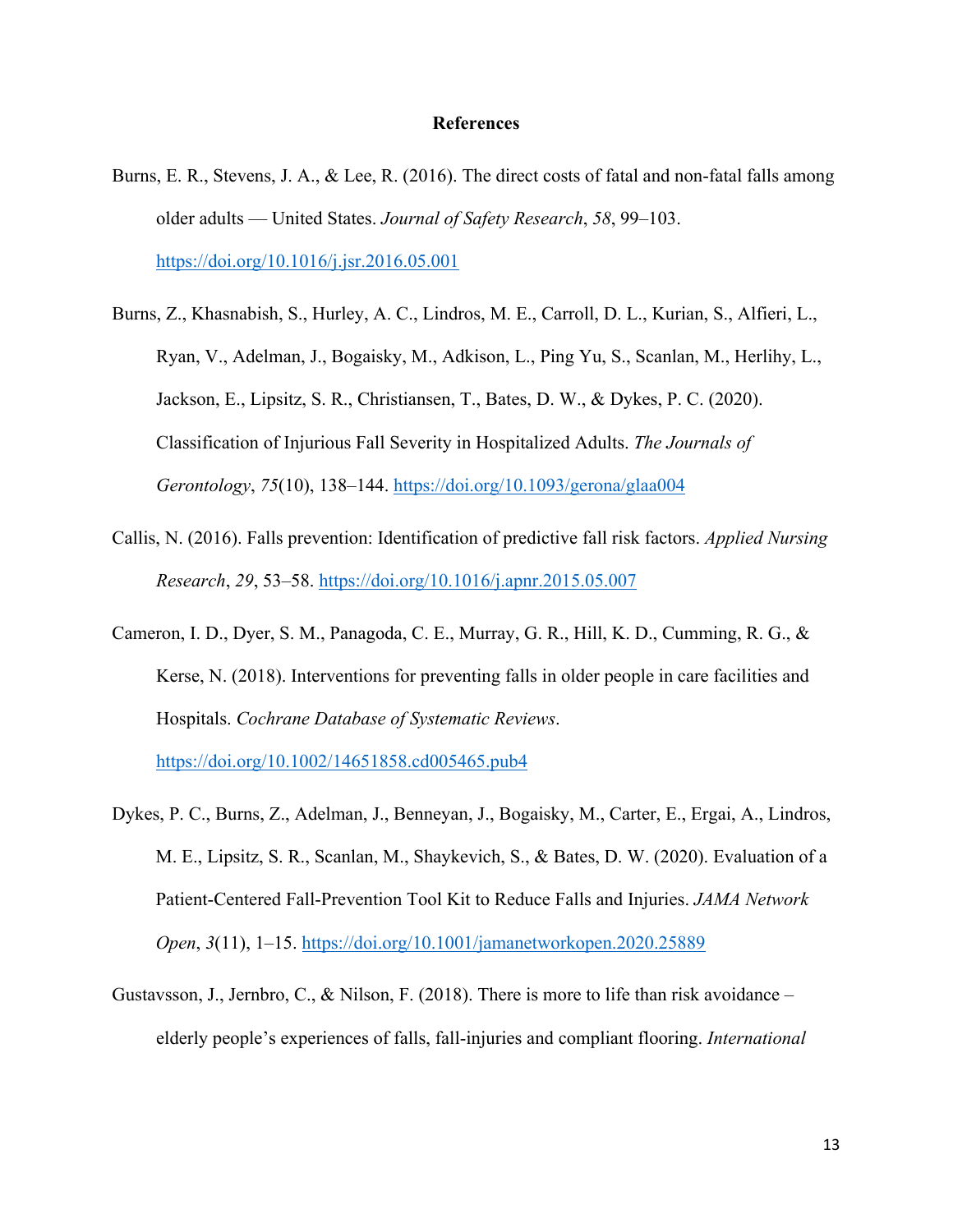*Journal of Qualitative Studies on Health and Well-Being*, *13*(1). https://doi.org/10.1080/17482631.2018.1479586

- Heng, H., Jazayeri, D., Shaw, L., Kiegaldie, D., Hill, A.-M., & Morris, M. E. (2020, April 15). *Hospital falls prevention with patient education: a scoping review*. BMC Geriatrics. https://doi.org/10.1186/s12877-020-01515-w.
- Hill, A.-M., McPhail, S. M., Waldron, N., Etherton-Beer, C., Ingram, K., Flicker, L., Bulsara, M., & Haines, T. P. (2015). Fall rates in hospital rehabilitation units after individualised patient and staff education programmes: a pragmatic, stepped-wedge, cluster-randomised controlled trial. *The Lancet*, *385*(9987), 2592–2599. https://doi.org/10.1016/s0140- 6736(14)61945-0
- Hill, A.-M., Francis-Coad, J., Haines, T. P., Waldron, N., Etherton-Beer, C., Flicker, L., Ingram, K., & McPhail, S. M. (2016). 'My independent streak may get in the way': how older adults respond to falls prevention education in hospital. *BMJ Open*, *6*(7). https://doi.org/10.1136/bmjopen-2016-012363
- Larrabee, J. H. (2009). *Nurse to nurse: Practice*. McGraw-Hill Education.
- Melnyk, B. M., & Fineout-Overholt, E. (2019). The Role of Outcomes and EBQI in Enhancing and Evaluating Practice Change. In *Evidence-based practice in nursing & healthcare: a guide to best practice* (4th ed., pp. 293–312). essay, Wolters Kluwer.
- Ranji, S. (2019, September). *Falls*. PSNet. https://psnet.ahrq.gov/primer/falls
- Stevens, J. A., Corso, P. S., Finkelstein, E. A., & Miller, T. R. (2006). The costs of fatal and nonfatal falls among older adults. *Injury Prevention*, *12*(5), 290–295. https://doi.org/10.1136/ip.2005.011015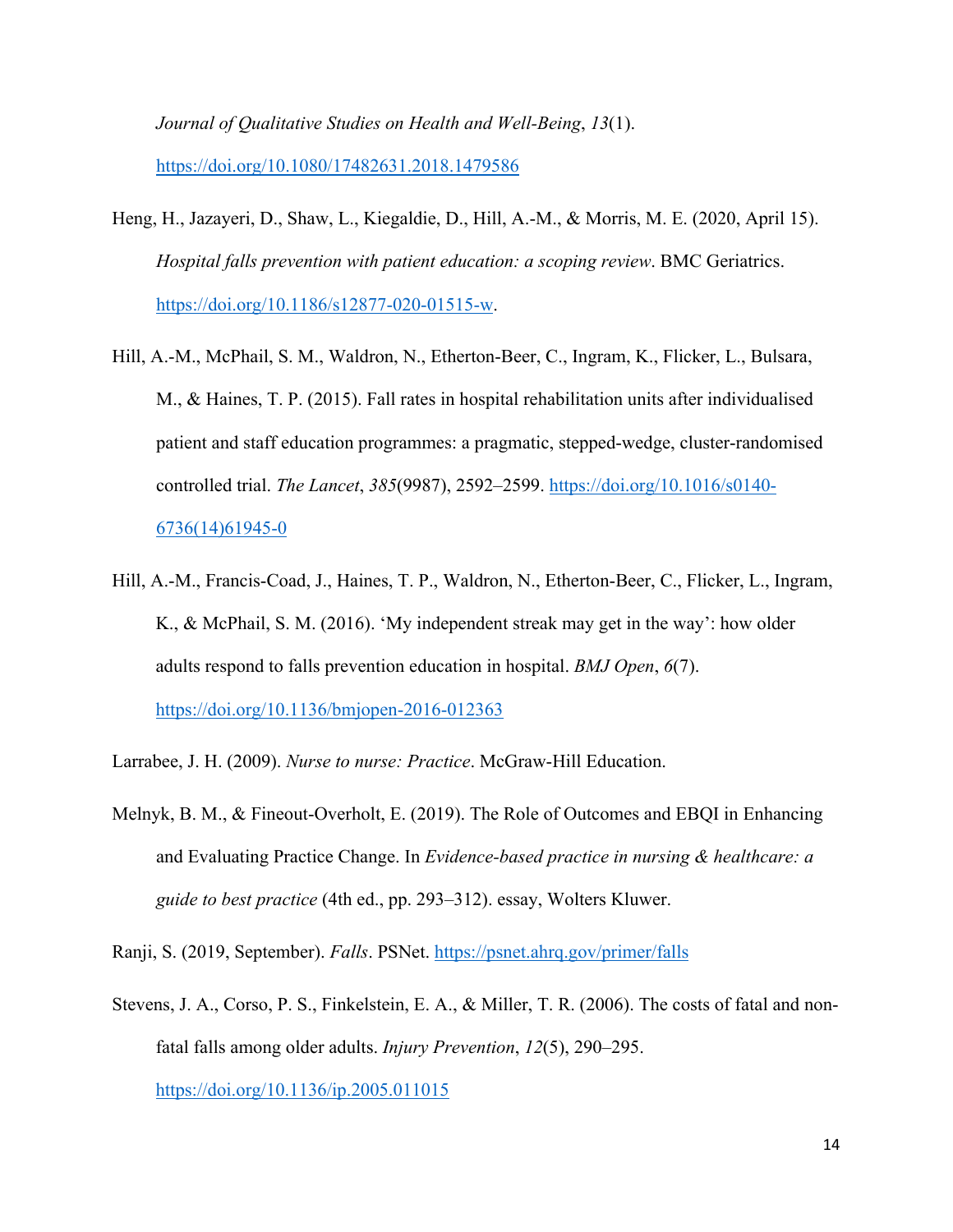- Texas Health and Human Services Commission. (2021). *Fall Prevention & Management*. Texas Health and Human Services. https://www.hhs.texas.gov/doing-business-hhs/providerportals/long-term-care-providers/nursing-facilities/quality-monitoring-program/evidencebased-best-practices/fall-prevention-management.
- Tricco, A. C., Thomas, S. M., Veroniki, A. A., Hamid, J. S., Cogo, E., Strifler, L., Khan, P. A., Sibley, K. M., Robson, R., MacDonald, H., Riva, J. J., Thavorn, K., Wilson, C., Holroyd-Leduc, J., Kerr, G. D., Feldman, F., Majumdar, S. R., Jaglal, S. B., Hui, W., & Straus, S. E. (2019). Quality improvement strategies to prevent falls in older adults: a systematic review and network meta-analysis. *Age and Ageing*, *48*(3), 337–346.

https://doi.org/10.1093/ageing/afy219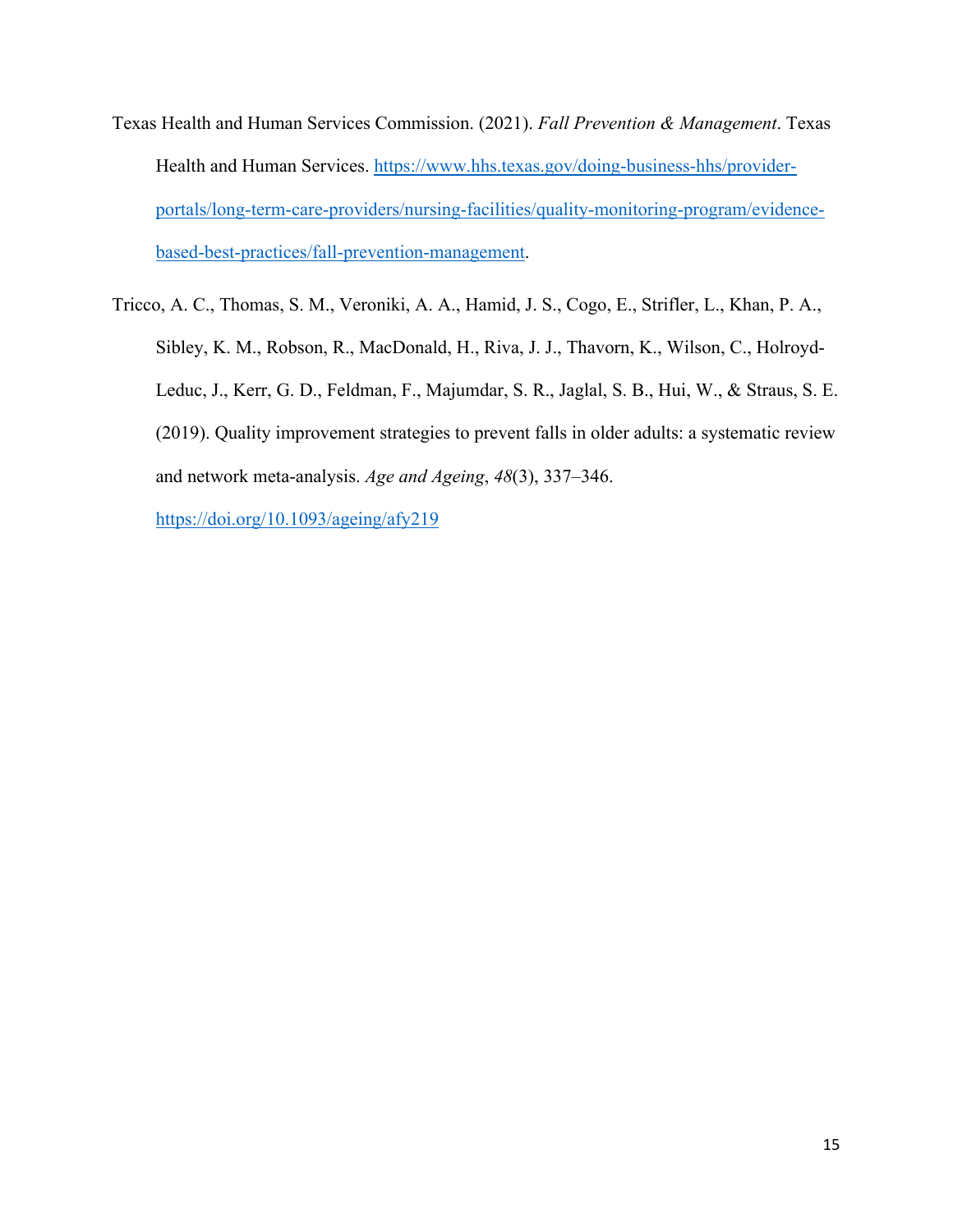## **Appendices**

## Appendix A – Evaluation Table of Primary Sources

| <b>Citation:</b><br>(i.e., author(s), date of publication, &<br>title)                                                                                                                                                                                                                                                                                                                                                                                               | <b>Conceptual Framework</b>                                                                                                                                                                                                                                                                                                                                 | Design/Method                                                                                                                                                                                                                                                                                                                     | <b>Sample/Setting</b>                                                                                                                                                                                                                 | <b>Major Variables Studied</b><br>and Their Definitions                                                                                                                                               | <b>Measurement of Major</b><br><b>Variables</b>                                                                                                                                                                                                                                                                                                                                                                                                                                                 | <b>Data Analysis</b>                                                                                                                                                                                                                                                                                                                                                                                                                                                                                                                                                                                                                                                                                                                                              | <b>Study Findings</b>                                                                                                                                                                                                                                                                             | <b>Strength of Evidence</b>                                                                        |
|----------------------------------------------------------------------------------------------------------------------------------------------------------------------------------------------------------------------------------------------------------------------------------------------------------------------------------------------------------------------------------------------------------------------------------------------------------------------|-------------------------------------------------------------------------------------------------------------------------------------------------------------------------------------------------------------------------------------------------------------------------------------------------------------------------------------------------------------|-----------------------------------------------------------------------------------------------------------------------------------------------------------------------------------------------------------------------------------------------------------------------------------------------------------------------------------|---------------------------------------------------------------------------------------------------------------------------------------------------------------------------------------------------------------------------------------|-------------------------------------------------------------------------------------------------------------------------------------------------------------------------------------------------------|-------------------------------------------------------------------------------------------------------------------------------------------------------------------------------------------------------------------------------------------------------------------------------------------------------------------------------------------------------------------------------------------------------------------------------------------------------------------------------------------------|-------------------------------------------------------------------------------------------------------------------------------------------------------------------------------------------------------------------------------------------------------------------------------------------------------------------------------------------------------------------------------------------------------------------------------------------------------------------------------------------------------------------------------------------------------------------------------------------------------------------------------------------------------------------------------------------------------------------------------------------------------------------|---------------------------------------------------------------------------------------------------------------------------------------------------------------------------------------------------------------------------------------------------------------------------------------------------|----------------------------------------------------------------------------------------------------|
| Burns, E. R., Stevens, J. A., & Lee, R.<br>(2016). The direct costs of fatal and non-<br>fatal falls among<br>older adults - United States. Journal of<br>Safety Research, 58, 99-103.<br>https://doi.org/10.1016/j.jsr.2016.05.001                                                                                                                                                                                                                                  | This study sought to<br>estimate the incidence,<br>average cost, and total<br>direct medical costs for<br>fatal and non-fatal fall<br>injuries in hospital, ED, and<br>out-patient settings among<br>U.S. adults aged 65 or<br>older in 2012, by sex and<br>age group and to report<br>total direct medical costs<br>for falls inflated to 2015<br>dollars. | Incidence data came from<br>the 2012 National Vital<br>Statistics System, 2012<br><b>Healthcare Cost and</b><br><b>Utilization Project-</b><br>Nationwide Inpatient<br>Sample, 2012 Health Care<br><b>Utilization Program</b><br><b>National Emergency</b><br>Department Sample, and<br>2007 Medical Expenditure<br>Panel Survey. | All analyses were limited<br>to adults aged 65 years<br>and older. Sample weights<br>were applied to generate<br>nationally representative<br>estimates                                                                               | Independent:<br>Fall injures<br>Dependent:<br>All analyses were limited<br>to adults aged 65 years<br>and older. Sample weights<br>were applied to generate<br>nationally representative<br>estimates | This study updates the<br>estimates calculated by<br>Stevens et al (Stevens et<br>al., 2006). by adjusting for<br>inflation and the aging U.S.<br>population. Specifically we<br>estimate the costs of fatal<br>and non-fatal falls among<br>persons aged 65 years and<br>older using updated<br>incidence data to calculate<br>average and overall costs<br>stratified by treatment<br>setting (hospitalizations,<br>ED visits, office-based and<br>outpatient visits), sex, and<br>age group. | All analyses were limited<br>to adults aged 65 years<br>and older. Sample weights<br>were applied to generate<br>nationally representative<br>estimates.                                                                                                                                                                                                                                                                                                                                                                                                                                                                                                                                                                                                          | Direct medical costs<br>totaled \$616.5 million for<br>fatal and \$30.3 billion for<br>non-fatal injuries in 2012<br>and rose to \$637.5 million<br>and \$31.3 billion,<br>respectively, in 2015. Fall<br>incidence as well as total<br>cost increased with age<br>and were higher among<br>women | Level I Evidence:<br>No risk or harm if<br>interventions/findings<br>implemented<br>into practice  |
| Burns, Z., Khasnabish, S., Hurley, A. C.,<br>Lindros, M. E., Carroll, D. L., Kurian, S.,<br>Alfieri, L., Ryan, V., Adelman, J., Bogaisky,<br>M., Adkison, L., Ping Yu, S., Scanlan, M.,<br>Herlihy, L., Jackson, E., Lipsitz, S. R.,<br>Christiansen, T., Bates, D. W., & Dykes, P<br>C. (2020). Classification of Injurious Fall<br>Severity in Hospitalized Adults. The<br>Journals of Gerontology, 75(10), 138-<br>144.<br>https://doi.org/10.1093/gerona/glaa004 | The purpose of this project<br>was to refine the Major<br>injury classification to<br>derive a valid and reliable<br>categorization of the types<br>and severities of Major<br>inpatient fall-related<br>injuries.                                                                                                                                          | Systemic review                                                                                                                                                                                                                                                                                                                   | Of the Major injuries, the<br>distribution of Major A, B,<br>and C was 40.3%, 16.1%,<br>and 43.6%, respectively.<br>These subcategories<br>enhance the National<br>Database of Nursing<br><b>Quality Indicators</b><br>categorization | Independent:<br>fall related injures<br>Dependent:<br>Literature of injurious fall<br>reports                                                                                                         | Costs for fatal falls were<br>derived from the Centers<br>for Disease Control and<br>Prevention's Web-based<br>Injury Statistics Query and<br>Reporting System; costs for<br>non-fatal falls were based<br>on claims from the<br>1998/1999 Medicare fee-<br>for-service 5% Standard<br>Analytical Files.                                                                                                                                                                                        | Based on published<br>literature and ranking of<br>injurious fall incident<br>reports ( $n = 85$ ) from a<br>large Academic Medical<br>Center, we divided the<br>National Database of<br><b>Nursing Quality Indicators</b><br>Major category into three<br>subcategories: Major A-<br>injuries that caused<br>temporary functional<br>impairment (eg, wrist<br>fracture), major facial<br>injury without internal<br>injury (eg, nasal bone<br>fracture), or disruption of a<br>surgical wound; Major B-<br>injuries that caused long-<br>term functional<br>impairment or had the<br>potential risk of increased<br>mortality (eg, multiple rib<br>fractures); and Major C-<br>injuries that had a well-<br>established risk of<br>mortality (eg, hip fracture). | The team tested and<br>validated each of the<br>categories which resulted<br>in excellent interrater<br>reliability (kappa = .96). Of<br>the Major injuries, the<br>distribution of Major A, B,<br>and C was 40.3%, 16.1%,<br>and 43.6%, respectively.                                            | Level II evidence:<br>No risk or harm if<br>interventions/findings<br>implemented<br>into practice |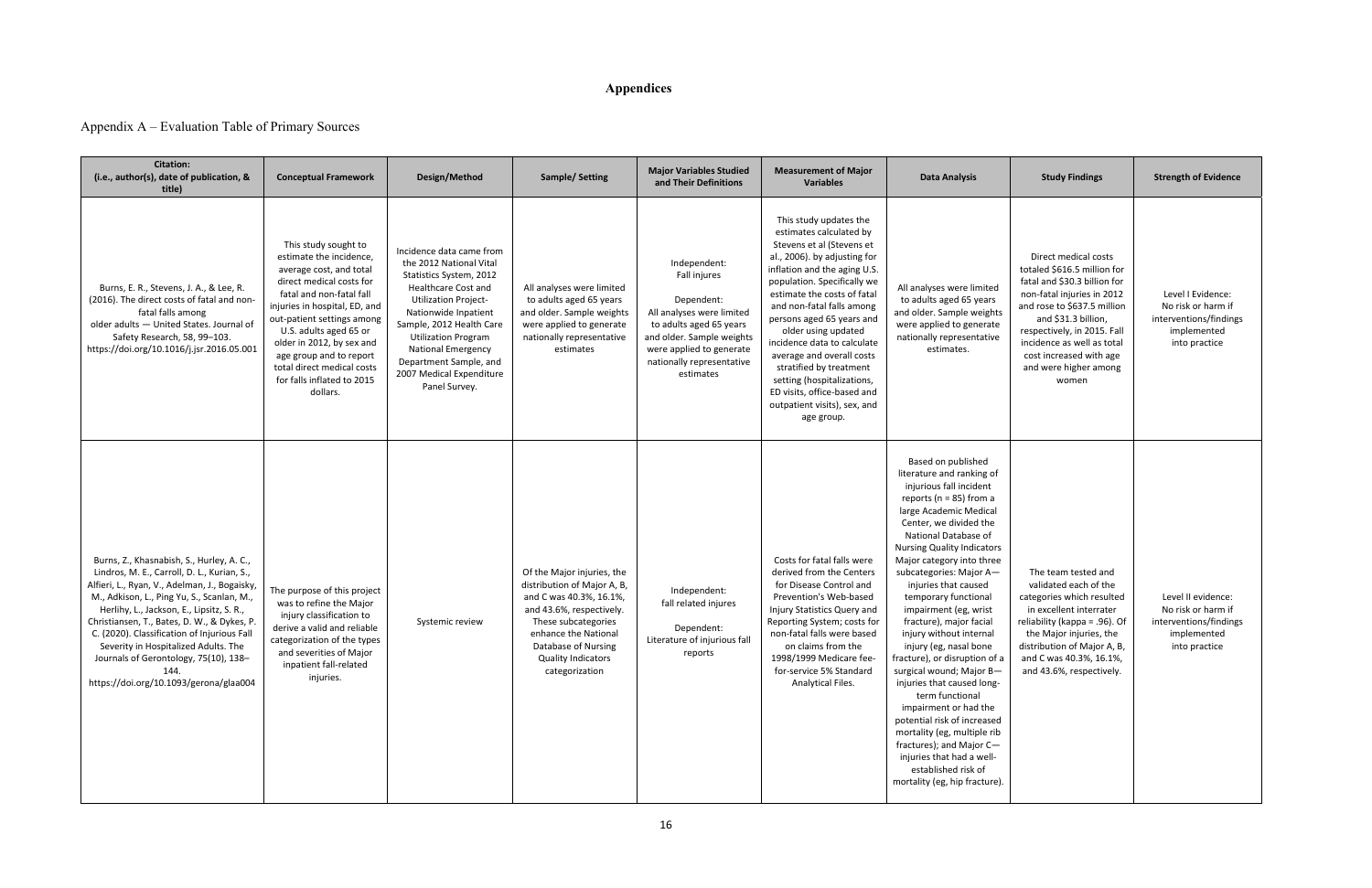| <b>Citation:</b><br>(i.e., author(s), date of publication, & title)                                                                                                                                                                                                                                              | <b>Conceptual Framework</b>                                                                                                                                                                                                                                                                            | Design/Method                         | <b>Sample/Setting</b>                                                                                                                                                                                                                                                                                                                                                                                                                                                                                           | <b>Major Variables Studied</b><br>and Their Definitions                                                               | <b>Measurement of Major</b><br><b>Variables</b>                                                                                                                                                                                                                                                                                                                                                                                                                                                                                                                                                                                           | Data Analysis                                                                                                                                                                                                                                                                                                                                                                                                                         | <b>Study Findings</b>                                                                                                                                                                                                                                                             | <b>Strength of Evidence</b>                                                                                                                                          |
|------------------------------------------------------------------------------------------------------------------------------------------------------------------------------------------------------------------------------------------------------------------------------------------------------------------|--------------------------------------------------------------------------------------------------------------------------------------------------------------------------------------------------------------------------------------------------------------------------------------------------------|---------------------------------------|-----------------------------------------------------------------------------------------------------------------------------------------------------------------------------------------------------------------------------------------------------------------------------------------------------------------------------------------------------------------------------------------------------------------------------------------------------------------------------------------------------------------|-----------------------------------------------------------------------------------------------------------------------|-------------------------------------------------------------------------------------------------------------------------------------------------------------------------------------------------------------------------------------------------------------------------------------------------------------------------------------------------------------------------------------------------------------------------------------------------------------------------------------------------------------------------------------------------------------------------------------------------------------------------------------------|---------------------------------------------------------------------------------------------------------------------------------------------------------------------------------------------------------------------------------------------------------------------------------------------------------------------------------------------------------------------------------------------------------------------------------------|-----------------------------------------------------------------------------------------------------------------------------------------------------------------------------------------------------------------------------------------------------------------------------------|----------------------------------------------------------------------------------------------------------------------------------------------------------------------|
| Callis, N. (2016). Falls prevention:<br>Identification of predictive fall risk factors.<br>Applied Nursing Research, 29, 53-58.<br>https://doi.org/10.1016/j.apnr.2015.05.007                                                                                                                                    | This study<br>aims to provide a detailed<br>review of the literature to<br>identify and synthesize<br>research evidence on risk<br>factors<br>that may contribute to<br>patient falls in the adult<br>inpatient hospital setting<br>that are not captured by<br>current fall<br>risk assessment tools. | <b>Scope Review</b>                   | Inclusion<br>criteria were<br>predetermined to be (1)<br>English language<br>publications,<br>(2) description of 1 or<br>more predictive fall risk<br>factor, (3) adult patient<br>(18 and older) in acute<br>care hospital setting, (4)<br>detailed description<br>of qualitative or<br>quantitative study design,<br>(5) peer reviewed primary<br>research report, (6) studies<br>published within the last 5<br>years (unless landmark<br>study) and (7) studies<br>within and outside the<br>United States. | Independent:<br>decrease fall risk<br>Dependent:<br>Fall assessment toolool                                           | Inclusion<br>criteria were<br>predetermined to be (1)<br>English language<br>publications,<br>(2) description of 1 or<br>more predictive fall risk<br>factor, (3) adult patient<br>(18 and older) in acute<br>care hospital setting, (4)<br>detailed description<br>of qualitative or<br>quantitative study design.                                                                                                                                                                                                                                                                                                                       | Selected articles were<br>published between<br>2010 and 2013.Overall the<br>studies included10, 479<br>patients in<br>acute care hospital settings<br>who were followed for the<br>investigation<br>of predictive fall risk<br>factors.                                                                                                                                                                                               | Among the twenty risk<br>factors that<br>emerged as statistically<br>significant in at least one<br>of the eight reviewed<br>articles, eleven factors<br>were not included in the<br>three most commonly<br>used fall risk assessment<br>tools.                                   | Level IV Evidence from<br>well-designed case-control<br>or cohort studies                                                                                            |
| Cameron, I. D., Dyer, S. M., Panagoda, C. E.,<br>Murray, G. R., Hill, K. D., Cumming, R.<br>G., & Kerse, N. (2018).<br>Interventions for preventing falls in older<br>people in care facilities and hospitals.<br>Cochrane Database of Systematic Reviews.<br>https://doi.org/10.1002/1465<br>1858.cd005465.pub4 | The study is composed of<br>RCT(s) for interventions to<br>prevent falls in older<br>patients.                                                                                                                                                                                                         | $RCT -$<br>Randomized Clinical Trials | This study considered 95<br>trials in total. Sampling<br>techniques utilized were of<br>the RCT type - both cluster<br>randomized and<br>individually-randomized.<br>Overall, there were 138,<br>164 participants.<br>Of these, 40,374 were in<br>care facilities with a mean<br>age of 84 years and 75%<br>female. The remaining<br>participants (97,790) were<br>in hospitals with a mean<br>age of 78 years and 52%<br>female. (p.6)                                                                         | Independent:<br>Fall reduction<br>interventions<br>Dependent:<br>evaluating systemic<br>reviews of falls in hospitals | Dependent (outcome)<br>Variable(s): Care Facilities<br>$(p. 7)$ • Effect of Exercise<br>on fall rate<br>- little to no difference to<br>fall risk or rate. • General<br>Medication Review - little<br>to no difference to fall risk<br>or rate. • Prescription of<br>Vitamin D - likely to<br>reduce the fall rate;<br>however, little to no<br>difference to fall risk.<br>Hospitals $(p.7)$ •<br>-Physiotherapy – very low<br>quality evidence.<br>Uncertain as to effect on<br>fall rates or reduction to<br>risk • Bed Alarm - very<br>low- quality evidence.<br>Uncertain as to effect of<br>bed alarms on rate or risk<br>of falls. | The study was quantitative<br>in nature. Rate Ratios (RaR)<br>and Risk Ratios (RR) were<br>calculated using a<br>confidence interval (CI) of<br>95%. GRADE<br>(Grading of<br>Recommendations,<br>Assessment, Development<br>and Evaluations) was used<br>to assess the quality of<br>evidence (p. 5). Pairs of<br>review authors<br>independently extracted<br>data using a pre-tested<br>data extraction form for<br>studies (p.21). | Risk of fracture and<br>adverse events were<br>generally poorly reported<br>and, where reported, the<br>evidence was very low-<br>quality, which means that<br>we are uncertain of the<br>estimates.<br>Only the falls outcomes<br>for the main comparisons<br>are reported here. | Level 1 Evidence<br>No risk or harm if<br>interventions/findings<br>implemented into practice.<br>Recommend more<br>thorough research for<br>better outcomes/results |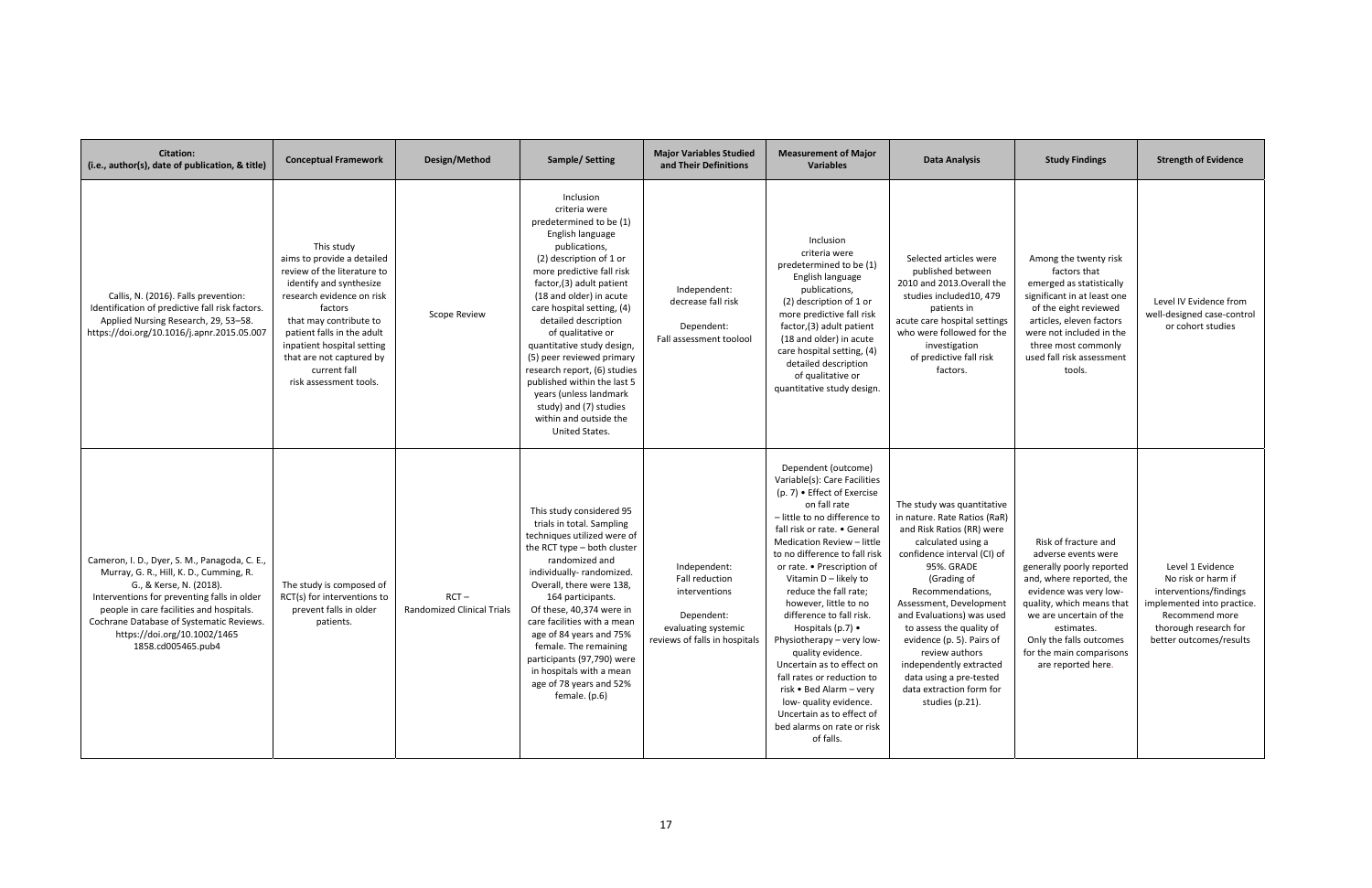| <b>Citation:</b><br>(i.e., author(s), date of publication, & title)                                                                                                                                                                                                                                                            | <b>Conceptual Framework</b>                                                                                                                                                                                                                                                                                     | Design/Method                                                                                                                                                                                                       | <b>Sample/Setting</b>                                                                                                                                                                                                                                                                                                                           | <b>Major Variables Studied</b><br>and Their Definitions                                                                                                                                                                                                                                                                    | <b>Measurement of Major</b><br><b>Variables</b>                                                                                                                                                                                                                                                                                                                                                                                        | Data Analysis                                                                                                                                                                                                                                                                                                                                                                                                                                     | <b>Study Findings</b>                                                                                                                                                                                                                                                                                                                                                                | <b>Strength of Evidence</b>                                                                        |
|--------------------------------------------------------------------------------------------------------------------------------------------------------------------------------------------------------------------------------------------------------------------------------------------------------------------------------|-----------------------------------------------------------------------------------------------------------------------------------------------------------------------------------------------------------------------------------------------------------------------------------------------------------------|---------------------------------------------------------------------------------------------------------------------------------------------------------------------------------------------------------------------|-------------------------------------------------------------------------------------------------------------------------------------------------------------------------------------------------------------------------------------------------------------------------------------------------------------------------------------------------|----------------------------------------------------------------------------------------------------------------------------------------------------------------------------------------------------------------------------------------------------------------------------------------------------------------------------|----------------------------------------------------------------------------------------------------------------------------------------------------------------------------------------------------------------------------------------------------------------------------------------------------------------------------------------------------------------------------------------------------------------------------------------|---------------------------------------------------------------------------------------------------------------------------------------------------------------------------------------------------------------------------------------------------------------------------------------------------------------------------------------------------------------------------------------------------------------------------------------------------|--------------------------------------------------------------------------------------------------------------------------------------------------------------------------------------------------------------------------------------------------------------------------------------------------------------------------------------------------------------------------------------|----------------------------------------------------------------------------------------------------|
| Dykes, P. C., Burns, Z., Adelman, J., Benneyan, J.,<br>Bogaisky, M., Carter, E., Ergai, A., Lindros, M. E., Lipsitz,<br>Evaluation of a Patient-Centered Fall-Prevention Tool<br>Kit to Reduce Falls and Injuries. JAMA Network Open,<br>$3(11), 1-15.$<br>https://doi.org/10.1001/jamanetworkopen.2020.25889                  | To assess whether a fall-<br>prevention tool kit that<br>engages patients and<br>families in the fall-<br>prevention process<br>throughout<br>hospitalization is<br>associated with reduced<br>falls and injurious falls                                                                                        | Non-Randomized RCT                                                                                                                                                                                                  | This nonrandomized<br>controlled trial using<br>stepped wedge design<br>was conducted between<br>November 1,<br>2015, and October 31,<br>2018, in 14 medical units<br>within 3 academic<br>medical centers in<br>Boston and New<br>York City. All adult<br>inpatients hospitalized in<br>participating units were<br>included in the analysis.  | Inedpendent:<br>Decrease falls<br>Dependent:<br>Fall prevention tool kit                                                                                                                                                                                                                                                   | A nurse-led fall-<br>prevention tool kit<br>linking evidence-based<br>preventive interventions<br>to patient-specific fall<br>risk factors and designed<br>to integrate continuous<br>patient and family<br>engagement in the fall-<br>prevention<br>process.<br>Statistical significance<br>was set at $P < .05$<br>using a 2-sided test. We<br>used SAS statistical<br>software, version 9.4<br>(SAS Institute), for the<br>analyses | During the interrupted<br>time series, 37 231<br>patients were evaluated,<br>including 17 948 before<br>the intervention<br>(mean [SD] age, 60.56<br>[18.30] years; 9723<br>[54.17%] women) and<br>19 283 after the<br>intervention (mean [SD]<br>age, 60.92 [18.10] years;<br>10 325 [53.54%]<br>women).                                                                                                                                         | Non-randomized<br>controlled trial including<br>37 231 patients from 14<br>medical units within 3<br>academic<br>medical centers, an<br>interrupted time series<br>found that<br>implementation of a fall-<br>prevention tool kit was<br>associated with a<br>statistically significant<br>15% reduction in overall<br>inpatient falls and a 34%<br>reduction in<br>injurious falls. | Level I Evidence:<br>No risk or harm if<br>interventions/findings<br>implemented<br>into practice  |
| Gustavsson, J., Jernbro, C., & Nilson, F. (2018). There is<br>more to life than risk avoidance - elderly people's<br>experiences of falls, fall-injuries and compliant flooring.<br>International Journal of Qualitative Studies on Health<br>and Well-Being, 13(1), 1479586.<br>https://doi.org/10.1080/17482631.2018.1479586 | The aim of this study is<br>to explore the<br>experiences of falls, the<br>risk of fall-injury,<br>prevention in general<br>and specifically<br>compliant flooring as an<br>injury preventative<br>measure amongst frail<br>elderly people living in a<br>residential care facility<br>with compliant flooring. | We used the grounded<br>theory method and<br>conducted semi-<br>structured in-depth<br>interviews with eight<br>elderly people in<br>residential care (data<br>collected between<br>February and<br>December 2017). | The participants were<br>recruited from two<br>residential<br>care units with compliant<br>flooring, one in a rural<br>area<br>of Sweden. We used a<br>purposive sampling<br>method (Palinkas et al.,<br>2015) and the inclusion<br>criteria were: individuals<br>with<br>sufficient cognitive ability<br>for participating in an<br>interview. | Independent:<br>Fall risk prevention<br>Dependent:<br>In this qualitative<br>interview study with<br>elderly people, residing<br>in a geriatric residential<br>care unit with compliant<br>flooring the overall<br>design of grounded<br>theory according to<br>Glaser (1978); Glaser<br>and Strauss (1967) was<br>chosen. | method of theoretical<br>sampling was applied to<br>guide the data collection.                                                                                                                                                                                                                                                                                                                                                         | The data collection and<br>analyses were<br>performed parallel using<br>grounded theory<br>(Glaser, 1978), during<br>the time period<br>February until December<br>2017.<br>Data collection was<br>performed using semi<br>structured in-depth<br>interviews (Kvale &<br>Brinkmann, 2009). The<br>interviews were carried<br>out individually by one<br>of the authors (JG) in the<br>informants' apartments<br>at the residential care<br>units. | Compliant flooring is a<br>passive fall injury<br>measure that does not<br>require the target group<br>to make decisions, adapt<br>or actively participate in<br>the program and the<br>participants appreciate<br>this potentially protective<br>capacity<br>of compliant flooring.                                                                                                 | Level II evidence:<br>No risk or harm if<br>interventions/findings<br>implemented<br>into practice |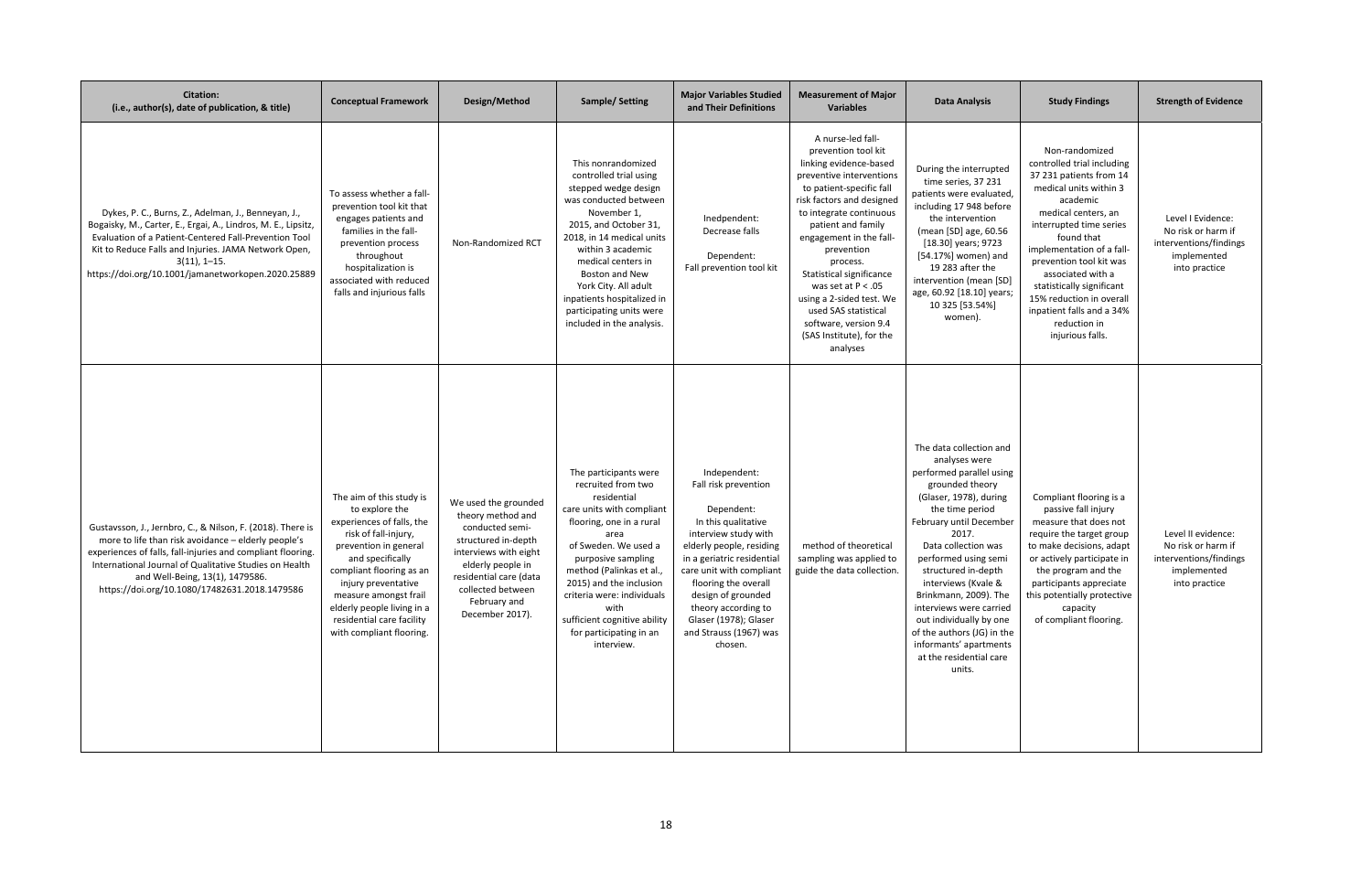| <b>Citation:</b><br>(i.e., author(s), date of<br>publication, & title)                                                                                                                                                                                                                                                                                                                                                                           | <b>Conceptual Framework</b>                                                                                                                                                                                                                                                   | Design/Method                                | <b>Sample/Setting</b>                                                                                                                                                                                                                                                                                                                                                                                                                                                                                                                                                                              | <b>Major Variables Studied</b><br>and Their Definitions                                            | <b>Measurement of Major</b><br><b>Variables</b>                                                                                                                                                                                                                                                                                                                                                                                                                                                                                                                                                                                                                                                                                                           | <b>Data Analysis</b>                                                                                                                                                                                                                                                                                                                                                                                                                                                                            | <b>Study Findings</b>                                                                                                                                                                                                                                                                                                                                                                                        | <b>Strength of Evidence</b>                                                                                                                                          |
|--------------------------------------------------------------------------------------------------------------------------------------------------------------------------------------------------------------------------------------------------------------------------------------------------------------------------------------------------------------------------------------------------------------------------------------------------|-------------------------------------------------------------------------------------------------------------------------------------------------------------------------------------------------------------------------------------------------------------------------------|----------------------------------------------|----------------------------------------------------------------------------------------------------------------------------------------------------------------------------------------------------------------------------------------------------------------------------------------------------------------------------------------------------------------------------------------------------------------------------------------------------------------------------------------------------------------------------------------------------------------------------------------------------|----------------------------------------------------------------------------------------------------|-----------------------------------------------------------------------------------------------------------------------------------------------------------------------------------------------------------------------------------------------------------------------------------------------------------------------------------------------------------------------------------------------------------------------------------------------------------------------------------------------------------------------------------------------------------------------------------------------------------------------------------------------------------------------------------------------------------------------------------------------------------|-------------------------------------------------------------------------------------------------------------------------------------------------------------------------------------------------------------------------------------------------------------------------------------------------------------------------------------------------------------------------------------------------------------------------------------------------------------------------------------------------|--------------------------------------------------------------------------------------------------------------------------------------------------------------------------------------------------------------------------------------------------------------------------------------------------------------------------------------------------------------------------------------------------------------|----------------------------------------------------------------------------------------------------------------------------------------------------------------------|
| Heng, H., Jazayeri, D., Shaw, L.,<br>Kiegaldie, D., Hill, A.-M., &<br>Morris, M. E. (2020, April 15).<br>Hospital falls prevention with<br>patient education: a scoping<br>review. BMC Geriatrics.<br>https://doi.org/10.1186/s12877<br>020-01515-w                                                                                                                                                                                              | This critical review scopes<br>patient falls education<br>interventions for hospitals.<br>The quality of the<br>educational designs<br>under-pinning patient falls<br>education programmes was<br>also evaluated.                                                             | <b>Scope Review</b>                          | The Arksey and O'Malley<br>(2005) framework for<br>scoping reviews was<br>adapted using Joanna Briggs<br>Institute<br>and PRISMA-ScR guidelines.<br>Eight databases, including<br>grey literature, were<br>searched from January 2008<br>until February<br>2020.                                                                                                                                                                                                                                                                                                                                   | Independent:<br>Fall prevention<br>Dependent:<br>Scope review over<br>education                    | Eight databases, including<br>grey literature, were<br>searched from January 2008<br>until February<br>2020. Two reviewers<br>independently screened the<br>articles and data were<br>extracted and summarised<br>thematically.                                                                                                                                                                                                                                                                                                                                                                                                                                                                                                                           | The interventions included:<br>(i) direct face-to-face<br>patient<br>education about falls risks<br>and mitigation; (ii)<br>educational tools; (iii)<br>patient-focussed consumer<br>materials such as<br>pamphlets, brochures and<br>handouts; and (iv) hospital<br>systems, policies and<br>procedures to assist<br>patients to prevent<br>falls.                                                                                                                                             | The included studies<br>assessed falls or education<br>related outcomes before<br>and after patient falls<br>prevention<br>education. Few studies<br>reported incorporating<br>education design principles<br>or educational theories.<br>When reported,<br>most educational programs<br>were of low to moderate<br>quality from an educational<br>design perspective                                        | Level IV Evidence from well-<br>designed case-control or<br>cohort studies                                                                                           |
| Hill, A. M., McPhail, S. M.,<br>Waldron, N., Etherton-Beer, C.,<br>Ingram, K., Flicker, L., Bulsara,<br>M., & Haines, T. P. (2015). Fall<br>rates in hospital rehabilitation<br>units after individualised patient<br>and staff education<br>programmes: a pragmatic,<br>stepped-wedge, cluster-<br>randomised controlled trial.<br>Lancet (London,<br>England), 385(9987), 2592-<br>2599.<br>https://doi.org/10.1016/S014 0-<br>6736(14)61945-0 | The purpose of the study is<br>to examine the<br>effectiveness of fall-<br>prevention education for<br>patients, supported by<br>training and feedback for<br>staff. (p.1).<br>The study is composed of<br>RCT(s) for interventions to<br>prevent falls in older<br>patients. | $RCT -$<br><b>Randomized Clinical Trials</b> | The sampling technique<br>utilized was that of a<br>stepped-wedge, cluster-<br>randomized controlled<br>study. A total of eight (8)<br>rehabilitation units took<br>part in the study which<br>spanned a 50-week period.<br>During this time, some<br>3,606 patients were<br>admitted, of which 1,983<br>were during the control<br>period and 1623 were<br>during the intervention<br>period.<br>Patients were eligible to<br>receive individualized<br>education if they were over<br>the age of 60, had a<br>projected length of stay of<br>at least 3 days, had basic<br>cognitive functioning | Independent:<br>Patient education and<br>employee training<br>Dependent: Evaluating falls<br>rates | The intervention-by-time<br>analysis revealed there was<br>a significant cumulative<br>unit-level reduction in falls<br>and injurious falls rates and<br>the proportion of fallers<br>over time on units during<br>the intervention period.<br>During period to, a period<br>where no intervention<br>occurred at any of the rehab<br>units, the median fall rate<br>(per 1000 bed-days) stood<br>at 13.1; however, during the<br>final months (t4), when<br>intervention was conducted<br>on all participants across all<br>8 units, the median site fall<br>rate stood at 5.9 per 1000<br>bed-days. In summary, the<br>study shows a direct<br>correlation between patient<br>education coupled with<br>employee training and the<br>reduction in falls | The study was quantitative<br>in nature. The primary<br>analyses used to compare<br>outcomes between<br>intervention period and that<br>of the control period<br>included: (a) negative<br>binomial regression for the<br>rate of falls per 1000<br>patient days, (b) logistic<br>regression for the<br>proportion of patients who<br>had one or more falls versus<br>no falls resulting in injury,<br>and<br>(c) negative binomial<br>regression for the rate of<br>falls resulting in injury. | The intervention- by-time<br>analysis revealed there was<br>a significant cumulative<br>unit-level reduction in falls<br>and injurious falls rates and<br>the proportion of fallers<br>over time on units during<br>the intervention period.<br>During period t0, a period<br>where no intervention<br>occurred at any of the<br>rehab units, the median fall<br>rate (per 1000 bed- days)<br>stood at 13.1. | Level 1 Evidence<br>No risk or harm if<br>interventions/findings<br>implemented into practice.<br>Recommend more thorough<br>research for better<br>outcomes/results |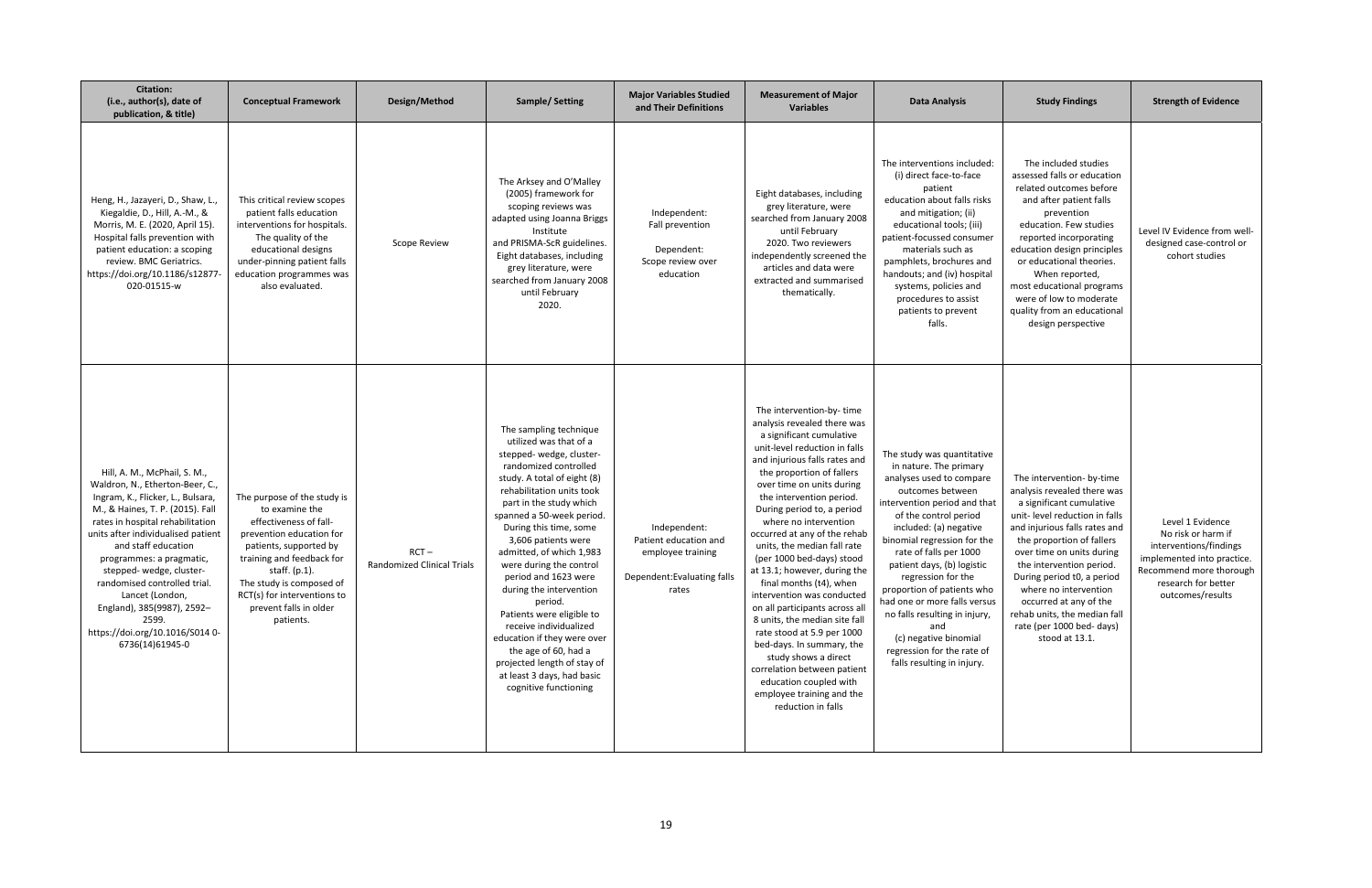| <b>Citation:</b><br>(i.e., author(s), date of<br>publication, & title)                                                                                                                                                                                                                                                                                                  | <b>Conceptual Framework</b>                                                                                                                                                                                                                                          | Design/Method                                               | <b>Sample/Setting</b>                                                                                                                                                                                                                                                                                                                                                                                                                                                     | <b>Major Variables Studied</b><br>and Their Definitions                                                                                                                          | <b>Measurement of Major</b><br><b>Variables</b>                                                                                                                                                                                                                                                                                                                                                                                                                                                                                                                                                                                                                                    | <b>Data Analysis</b>                                                                                                                                                                                                                                                                                                                                                                                                                                                                                                                                    | <b>Study Findings</b>                                                                                                                                                                                                                                                                                                                                                                                                                                                                                     | <b>Strength of Evidence</b>                                                                    |
|-------------------------------------------------------------------------------------------------------------------------------------------------------------------------------------------------------------------------------------------------------------------------------------------------------------------------------------------------------------------------|----------------------------------------------------------------------------------------------------------------------------------------------------------------------------------------------------------------------------------------------------------------------|-------------------------------------------------------------|---------------------------------------------------------------------------------------------------------------------------------------------------------------------------------------------------------------------------------------------------------------------------------------------------------------------------------------------------------------------------------------------------------------------------------------------------------------------------|----------------------------------------------------------------------------------------------------------------------------------------------------------------------------------|------------------------------------------------------------------------------------------------------------------------------------------------------------------------------------------------------------------------------------------------------------------------------------------------------------------------------------------------------------------------------------------------------------------------------------------------------------------------------------------------------------------------------------------------------------------------------------------------------------------------------------------------------------------------------------|---------------------------------------------------------------------------------------------------------------------------------------------------------------------------------------------------------------------------------------------------------------------------------------------------------------------------------------------------------------------------------------------------------------------------------------------------------------------------------------------------------------------------------------------------------|-----------------------------------------------------------------------------------------------------------------------------------------------------------------------------------------------------------------------------------------------------------------------------------------------------------------------------------------------------------------------------------------------------------------------------------------------------------------------------------------------------------|------------------------------------------------------------------------------------------------|
| Hill, A.-M., Francis-Coad, J.,<br>Haines, T. P., Waldron, N.,<br>Etherton-Beer, C., Flicker, L.,<br>Mcphail, S. M. (2016). 'My<br>independent streak may get<br>in the way': how older adults<br>respond to falls prevention<br>education in hospital. BMJ<br>Open, 6(7).<br>https://doi.org/10.1136/bmjo<br>pen-2016-012363                                            | Older patients who were<br>eligible, received fall<br>prevention education and<br>were surveyed using<br>questionnaires to gain their<br>response to in-hospital<br>education and their<br>perceived barriers to<br>engaging in falls prevention<br>strategies (p.1) | The study design is a<br>prospective qualitative<br>survey. | This study considered 757<br>participants in total.<br>Sampling technique utilized<br>was the RCT type - cluster-<br>randomized. Participants<br>had a mean age of $81.4 \pm 9.3$<br>years, a median LOS (length<br>of stay) of 12 days, and an<br>abbreviated mental test<br>score (>7/10).                                                                                                                                                                              | Independent:<br>Fall prevention education<br>Dependent: Assessing older<br>adult responses to fall<br>prevention                                                                 | Dependent (outcome)<br>Variable(s): Participants who<br>responded stated the<br>education raised their<br>awareness, knowledge, and<br>confidence to actively<br>engage in fall prevention<br>strategies, such as asking for<br>assistance prior to<br>mobilizing. Participants'<br>thoughts and feelings about<br>their recovery were the<br>main barriers they identified<br>to engaging in safe<br>strategies, including feeling<br>overconfident or desiring to<br>be independent and thinking<br>that staff would be delayed<br>in helping.<br>The most common task<br>identified as potentially<br>leading to risk-taking<br>behavior was needing to use<br>the toilet (p.1) | The study was qualitative in<br>nature. All participant data<br>collected was through a<br>post-education prospective<br>qualitative survey.<br>Deductive content analysis<br>was used to map responses<br>against conceptual<br>frameworks of health<br>behavior change and risk<br>taking.                                                                                                                                                                                                                                                            | Participants who responded<br>stated the education raised<br>their awareness, knowledge,<br>and confidence to actively<br>engage in fall prevention<br>strategies, such as asking for<br>assistance prior to<br>mobilizing.<br>Participants' thoughts and<br>feelings about their recovery<br>were the main barriers they<br>identified to engaging in<br>safe strategies, including<br>feeling overconfident or<br>desiring to be independent<br>and thinking that staff<br>would be delayed in helping. | Level V Evidence<br>No risk or harm if<br>interventions/findings<br>implemented into practice. |
| Lusardi MM; Fritz S; Middleton<br>A;Allison L;Wingood<br>M;Phillips E;Criss M;Verma<br>S;Osborne J;Chui KK;<br>Determining Risk of Falls in<br><b>Community Dwelling Older</b><br>Adults: A Systematic Review<br>and Meta-analysis Using<br>Posttest Probability. Journal<br>of geriatric physical therapy<br>(2001).<br>https://pubmed.ncbi.nlm.nih.<br>gov/27537070/. | A systematic review and<br>network meta-analysis using<br>posttest probability                                                                                                                                                                                       | Systemic review                                             | Sampling technique using<br>systemic review and meta-<br>analysis. This study had a<br>sampling size of at least 30<br>ambulatory adults older<br>than 65 and tracked fall<br>occurrences for a minimum<br>of 6 months. Searches were<br>done using<br>Medline/Pubmed and<br>CINAHL. Ninety-five articles<br>met inclusion criteria; 59<br>contained necessary data<br>for calculation of PoTP. Key<br>words: accidental falls, older<br>adults, functional<br>assessment | Independent: Decreasing<br>the risk of falls<br>Dependent: Assessing fall<br>risk by calculating and<br>comparing posttest<br>probability values for<br>individual test/measures | Berg Balance Scale score (<br>≤50 points), Timed Up and<br>Go times ( ≥12 seconds), and<br>5 times sit-to-stand times (<br>$\ge$ 12) seconds are currently<br>the most evidence-<br>supported functional<br>measures to determine<br>individual risk of future falls.<br>Shortfalls identified during<br>review will direct<br>researchers to address<br>knowledge gaps                                                                                                                                                                                                                                                                                                            | The study os quantatative in<br>nature. A search strategy<br>was used using CINAHL,<br>pubmed/medline. Study<br>design and QUADAS score<br>determined the level of<br>evidence. Data for<br>calculation of sensitivity<br>(Sn), specifi city (Sp),<br>likelihood ratios (LR), and<br>PoTP values were available<br>for 21 of 46 measures used<br>as search terms. An<br>additional 73 history<br>questions, self-report<br>measures, and performance-<br>based measures were used<br>in included articles; PoTP<br>values could be calculated<br>by 35. | Berg Balance Scale score (<br>≤50 points), Timed Up and<br>Go times ( ≥12 seconds), and<br>5 times sit-to-stand times (<br>≥12) seconds are currently<br>the most evidence-<br>supported functional<br>measures to determine<br>individual risk of future falls.<br>Shortfalls identified during<br>review will direct<br>researchers to address<br>knowledge gaps                                                                                                                                        | Level 1 Evidence<br>No risk or harm if<br>interventions/findings<br>implemented into practice  |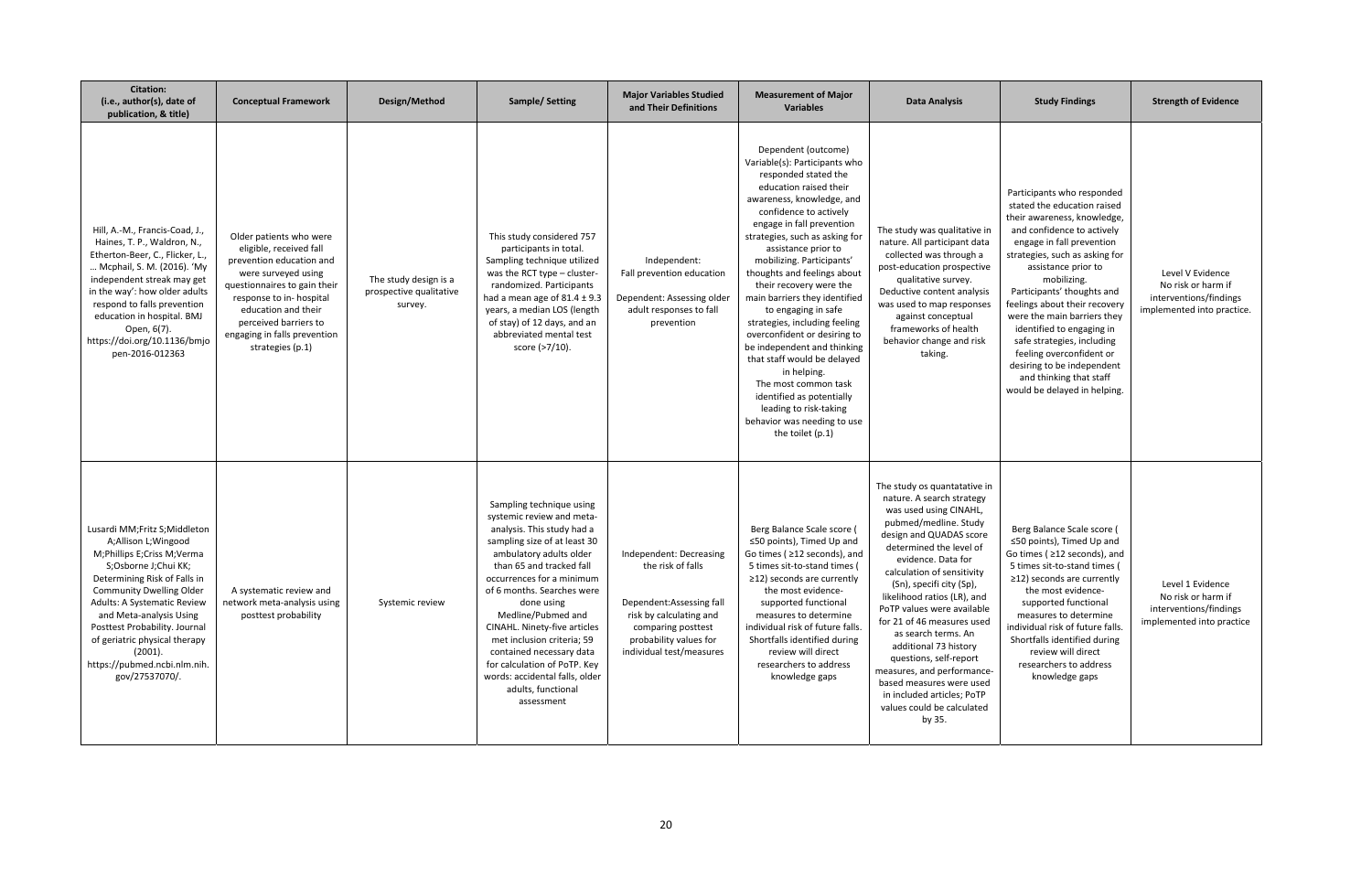| <b>Citation:</b><br>(i.e., author(s), date of publication, &<br>title)                                                                                                                                                                                                                                                   | <b>Conceptual Framework</b>                                                                                                                                                                                                                                                                                                                                                                                                                                                                                                             | Design/Method                                                                                                                                                                                                                                                                            | Sample/Setting                                                                                                                                                                                                                                                                                                                                 | <b>Major Variables Studied</b><br>and Their Definitions                                                                                                                                             | <b>Measurement of Major</b><br><b>Variables</b>                                                                                                                                                                                                           | <b>Data Analysis</b>                                                                                                                                                                                                                                                                                                                                                                                                                                                                                                                                                               |
|--------------------------------------------------------------------------------------------------------------------------------------------------------------------------------------------------------------------------------------------------------------------------------------------------------------------------|-----------------------------------------------------------------------------------------------------------------------------------------------------------------------------------------------------------------------------------------------------------------------------------------------------------------------------------------------------------------------------------------------------------------------------------------------------------------------------------------------------------------------------------------|------------------------------------------------------------------------------------------------------------------------------------------------------------------------------------------------------------------------------------------------------------------------------------------|------------------------------------------------------------------------------------------------------------------------------------------------------------------------------------------------------------------------------------------------------------------------------------------------------------------------------------------------|-----------------------------------------------------------------------------------------------------------------------------------------------------------------------------------------------------|-----------------------------------------------------------------------------------------------------------------------------------------------------------------------------------------------------------------------------------------------------------|------------------------------------------------------------------------------------------------------------------------------------------------------------------------------------------------------------------------------------------------------------------------------------------------------------------------------------------------------------------------------------------------------------------------------------------------------------------------------------------------------------------------------------------------------------------------------------|
| Stevens, J. A., Corso, P. S., Finkelstein, E.<br>A., & Miller, T. R. (2006). The costs of<br>fatal and nonfatal falls among older<br>adults. Injury Prevention, 12(5), 290-<br>295.<br>https://doi.org/10.1136/ip.2005.011015                                                                                            | To estimate the incidence<br>and direct medical costs for<br>fatal and non-fatal fall<br>injuries among US adults<br>aged > or=65 years in 2000,<br>for three treatment<br>settings stratified by age,<br>sex, body region, and type<br>of injury.                                                                                                                                                                                                                                                                                      | Incidence data came from<br>the 2000 National Vital<br>Statistics System, 2001<br>National Electronic Injury<br>Surveillance System-All<br>Injury Program, 2000<br><b>Health Care Utilization</b><br>Program National Inpatient<br>Sample, and 1999 Medical<br>Expenditure Panel Survey. | adults aged ≥65 years in<br>2000, for three treatment<br>settings stratified by age,<br>sex, body region, and type<br>of injury.                                                                                                                                                                                                               | Independent:<br>Direct medical costs for<br>fatal and non-fatal falls.<br>Dependent:<br>A complete description of<br>the methodology to assess<br>incidence and costs of fatal<br>falls is provided | Incidence and cost<br>estimates were derived<br>from a number of different<br>data sources because no<br>single nationally<br>representative data set<br>would allow us to estimate<br>fatal and non-fatal fall<br>incidence and direct<br>medical costs. | The age specific costs<br>differed for men and<br>women. For people aged<br>65-74, men's costs were<br>44% higher than women's<br>(\$18 million v \$12 million);<br>for ages 75-84, costs for<br>men and women were<br>similar (\$32 million v \$32<br>million). For people aged<br>85 and older, men's costs<br>remained essentially<br>unchanged (\$31 million)<br>while women's costs<br>increased 67% (to \$53<br>million)                                                                                                                                                     |
| Tricco, A. C., Thomas, S. M., Veroniki, A.<br>A., Hamid,<br>J. S., Cogo, E., Strifler, L.,<br>Straus, S. E. (2019). Quality<br>improvement strategies to prevent falls<br>in older adults: a systematic review and<br>network metaanalysis. Age and Ageing,<br>48(3), 337-346.<br>https://doi.org/10.1093/agein g/afy219 | A systematic review and<br>network meta-analysis was<br>conducted to elucidate<br>effective quality<br>improvement (QI)<br>strategies for falls<br>prevention. Multiple<br>databases were searched<br>(inception-April 2017).<br>Randomized controlled<br>trials (RCTs) of falls<br>prevention QI strategies for<br>participants aged ≥65 years<br>were included. Two<br>investigators screened<br>titles and abstracts, full-<br>text articles, conducted<br>data abstraction, and<br>appraised risk of bias<br>independently (p.337). | <b>Systemic Review</b>                                                                                                                                                                                                                                                                   | This study considered 126<br>trials in total. Sampling<br>technique utilized was of<br>the RCT type - cluster-<br>randomized. Overall, there<br>were 84,307 participants.<br>The mean age of<br>participants across studies<br>ranged between 65 and 88<br>years.<br>Most RCT's included a high<br>proportion of female<br>participants (89%). | Independent:<br>Quality improvement<br>strategies Dependent<br>(outcome) Variable:<br>systemic review analysis of<br>fall prevention strategies                                                     | A combination of case<br>management, patient<br>reminders, and staff<br>education may reduce risk<br>of falls. Results can be<br>tailored to decision-maker<br>preferences and availability<br>of resources                                               | The study is quantitative in<br>nature. The study was<br>quantitative in nature. A<br>search strategy was<br>developed and peer-<br>reviewed using PRESS<br>(Peer Review of Electronic<br>Search Strategies). The<br>Cochrane Effective Practice<br>and Organization of Care<br>(EPOC) Group's risk-of-<br>bias tool was used to<br>appraise the internal<br>validity of included RCTs.<br>All analyses were<br>conducted by an<br>experienced statistician<br>who used the metafor and<br>netmeta packages in R<br>statistical software and the<br>netfunnel command in<br>STATA. |

| rement of Major<br>Variables                                                                                                                                                                      | <b>Data Analysis</b>                                                                                                                                                                                                                                                                                                                                                                                                                                                                                                                                                                      | <b>Study Findings</b>                                                                                                                                                                                                                                                                | <b>Strength of Evidence</b>                                                                       |  |  |
|---------------------------------------------------------------------------------------------------------------------------------------------------------------------------------------------------|-------------------------------------------------------------------------------------------------------------------------------------------------------------------------------------------------------------------------------------------------------------------------------------------------------------------------------------------------------------------------------------------------------------------------------------------------------------------------------------------------------------------------------------------------------------------------------------------|--------------------------------------------------------------------------------------------------------------------------------------------------------------------------------------------------------------------------------------------------------------------------------------|---------------------------------------------------------------------------------------------------|--|--|
| ence and cost<br>tes were derived<br>umber of different<br>urces because no<br>gle nationally<br>entative data set<br>low us to estimate<br>nd non-fatal fall<br>ence and direct<br>edical costs. | The age specific costs<br>differed for men and<br>women. For people aged<br>65-74, men's costs were<br>44% higher than women's<br>(\$18 million v \$12 million);<br>for ages 75-84, costs for<br>men and women were<br>similar (\$32 million v \$32<br>million). For people aged<br>85 and older, men's costs<br>remained essentially<br>unchanged (\$31 million)<br>while women's costs<br>increased 67% (to \$53<br>million)                                                                                                                                                            | all related injuries among<br>older adults, especially<br>among older women, are<br>associated with substantial<br>economic costs.<br>Implementing effective<br>intervention strategies<br>could appreciably decrease<br>the incidence and<br>healthcare costs of these<br>injuries. | Level I Evidence:<br>No risk or harm if<br>interventions/findings<br>implemented<br>into practice |  |  |
| bination of case<br>gement, patient<br>nders, and staff<br>n may reduce risk<br>. Results can be<br>to decision-maker<br>ces and availability<br>f resources                                      | The study is quantitative in<br>nature. The study was<br>quantitative in nature. A<br>search strategy was<br>developed and peer-<br>reviewed using PRESS<br>(Peer Review of Electronic<br>Search Strategies). The<br><b>Cochrane Effective Practice</b><br>and Organization of Care<br>(EPOC) Group's risk-of-<br>bias tool was used to<br>appraise the internal<br>validity of included RCTs.<br>All analyses were<br>conducted by an<br>experienced statistician<br>who used the metafor and<br>netmeta packages in R<br>statistical software and the<br>netfunnel command in<br>STATA. | A combination of case<br>management, patient<br>reminders, and staff<br>education may reduce risk<br>of falls. Results can be<br>tailored to decision-maker<br>preferences and<br>availability of resources.                                                                         | Level 1 Evidence:<br>No risk or harm if<br>interventions/findings<br>implemented into practice    |  |  |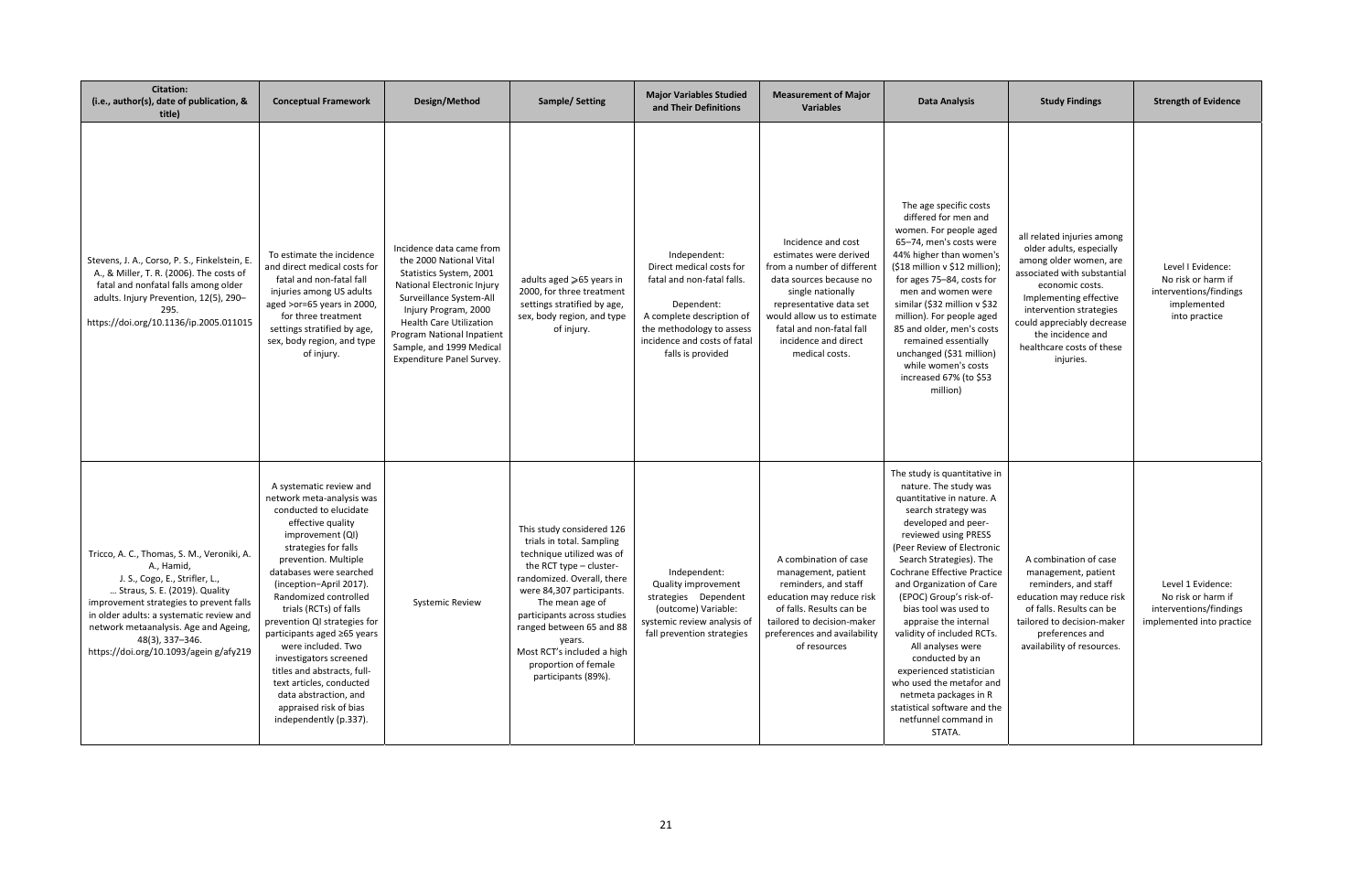### **Fall Risk Assessment and Intervention Protocol [FRAIP] Flowchart**

**v**: Once per shift or any time a change

"Environmental Rounds for Patient Safety Checklist" and





Proceed to STEP 19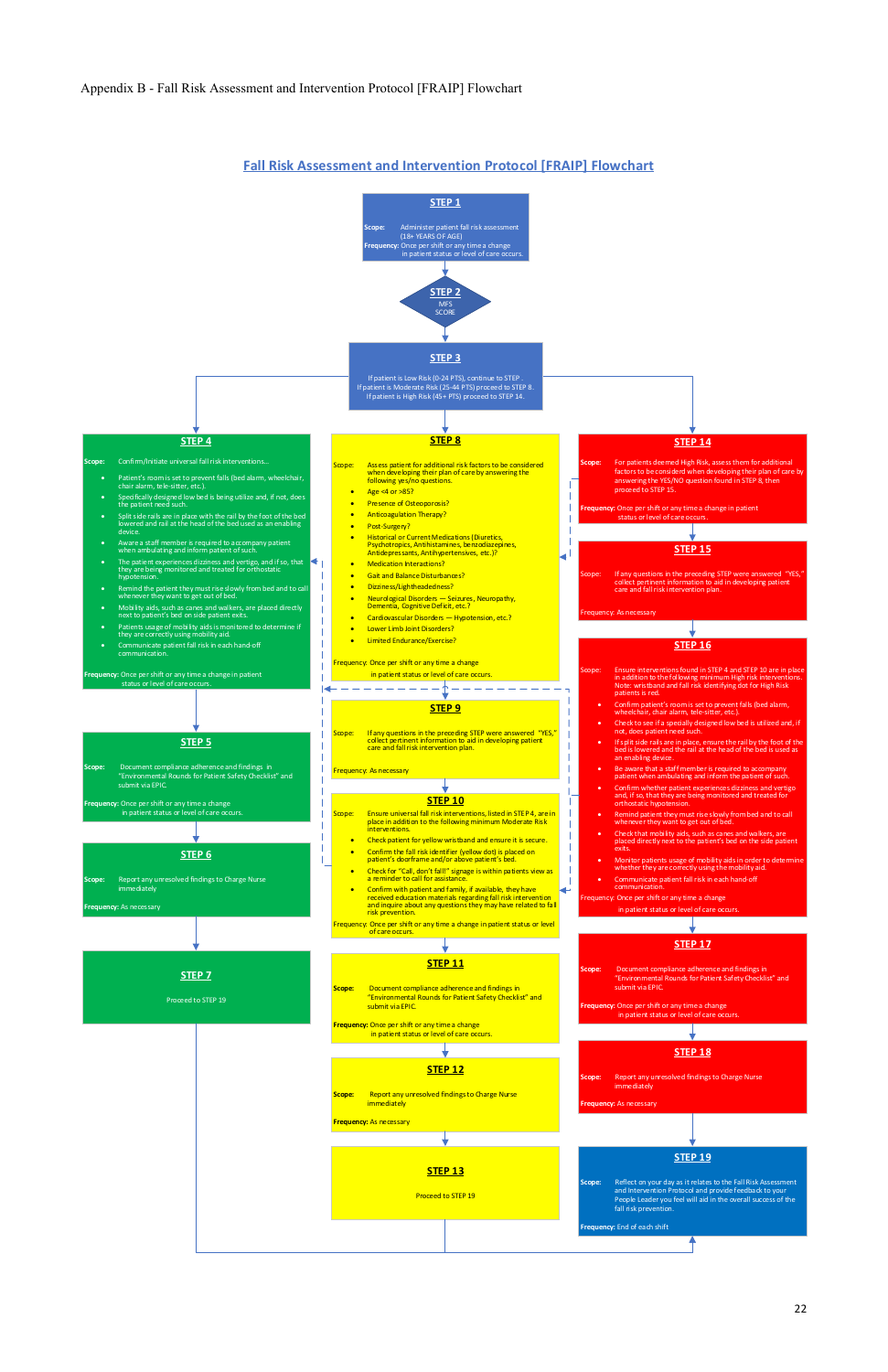## **Post‐Fall Assessment Protocol [P‐FAP] Flowchart**



**STEP 10**